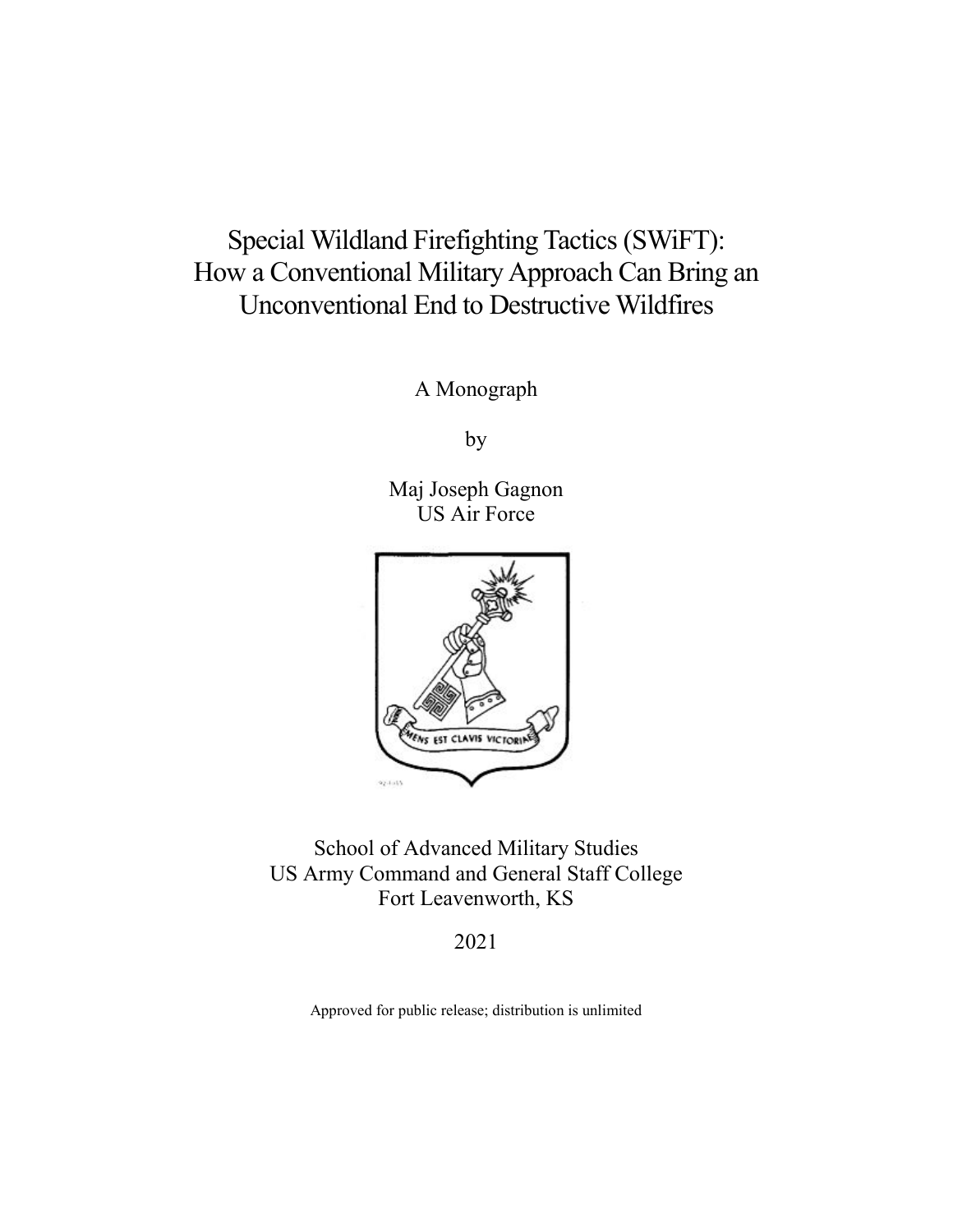**REPORT DOCUMENTATION PAGE** *Form Approved OMB No. 0704-0188* Public reporting burden for this collection of information is estimated to average 1 hour per response, including the time for reviewing instructions, searching existing data sources, gathering and maintaining the data needed, and completing and reviewing this collection of information. Send comments regarding this burden estimate or any other aspect of this collection of information, including suggestions for reducing this burden to Department of Defense, Washington Headquarters Services, Directorate for<br>Information Operations and Reports (0704-0188), 1215 Jeff any other provision of law, no person shall be subject to any penalty for failing to comply with a collection of information if it does not display a currently valid OMB control<br>number. PLEASE DO NOT RETURN YOUR FORM TO TH **1. REPORT DATE** *(DD-MM-YYYY)* 23 05 2021 **2. REPORT TYPE** MASTER'S THESIS **3. DATES COVERED** *(From - To)* JUNE 20-MAY 21 **4. TITLE AND SUBTITLE** Special Wildland Firefighting Tactics (SWiFT): How a Conventional Military Approach Can Bring an Unconventional End to Destructive Wildfires **5a. CONTRACT NUMBER 5b. GRANT NUMBER 5c. PROGRAM ELEMENT NUMBER 6. AUTHOR(S)** Maj Joseph E. Gagnon, USAF **5d. PROJECT NUMBER 5e. TASK NUMBER 5f. WORK UNIT NUMBER 7. PERFORMING ORGANIZATION NAME(S) AND ADDRESS(ES)** U.S. Army Command and General Staff College ATTN: ATZL-SWD-GD Fort Leavenworth, KS 66027-2301 **8. PERFORMING ORG REPORT NUMBER 9. SPONSORING / MONITORING AGENCY NAME(S) AND ADDRESS(ES)** ADVANCED MILITARY STUDIES PROGRAM **10. SPONSOR/MONITOR'S ACRONYM(S) 11. SPONSOR/MONITOR'S REPORT NUMBER(S) 12. DISTRIBUTION / AVAILABILITY STATEMENT** Approved for Public Release; Distribution is Unlimited **13. SUPPLEMENTARY NOTES 14. ABSTRACT** This monograph argues that the US Air Force (USAF) can utilize fighter/bomber aircraft capabilities and Air National Guard (ANG) infrastructure to help extinguish deadly US wildland fires while saving billions of dollars typically lost in the destruction. Explosive weapons technology and sonic booms create overpressure waves of air that "blow-out" fires much like a birthday candle. These concepts are proved using both anecdotal and scientific evidence from the US, Russia, and Sweden. The USAF already uses both ANG and reserve Modular Airborne Firefighting System (MAFFS) equipped C-130s to help extinguish wildfires in the continental US and territories. Current Air Force North and ANG infrastructure is ready to accept this new mission with minor changes to processes and authorities. Combining the infrastructure and technology together creates the SWiFT program. When operational, SWiFT can help save lives and precious land typically consumed by fire. This monograph also addresses social issues and effects from enacting SWiFT along with considerations leaders can take to ensure public approval. Lastly this monograph describes the next steps the USAF can take to begin testing and creation of the SWiFT program. **15. SUBJECT TERMS** Wildland firefighting, Air Force, Air National Guard, Overpressure, Tactical, Weapon, Sonic Boom **16. SECURITY CLASSIFICATION OF: 17. LIMITATION 18. NUMBER 19a. NAME OF RESPONSIBLE PERSON**

| <b>16. SECURITY CLASSIFICATION OF:</b> |                    |                       | 17. LIMITATION   18. NUMBER<br>OF ABSTRACT   OF PAGES | <b>198. NAME OF RESPONSIBLE PERSON</b><br>Mai Joseph E. Gagnon, USAF                                              |
|----------------------------------------|--------------------|-----------------------|-------------------------------------------------------|-------------------------------------------------------------------------------------------------------------------|
| a. REPORT                              | <b>b. ABSTRACT</b> | <b>c. THIS PAGE I</b> |                                                       | <b>19b. PHONE NUMBER</b> (include area code)                                                                      |
| (U)                                    |                    |                       | U)                                                    | 913 758-3300                                                                                                      |
|                                        |                    |                       |                                                       | $P_{\text{total}} = P_{\text{total}} - P_{\text{total}} - P_{\text{total}} - P_{\text{total}} - P_{\text{total}}$ |

**Standard Form 298 (Rev. 8-98) Prescribed by ANSI Std. Z39.18**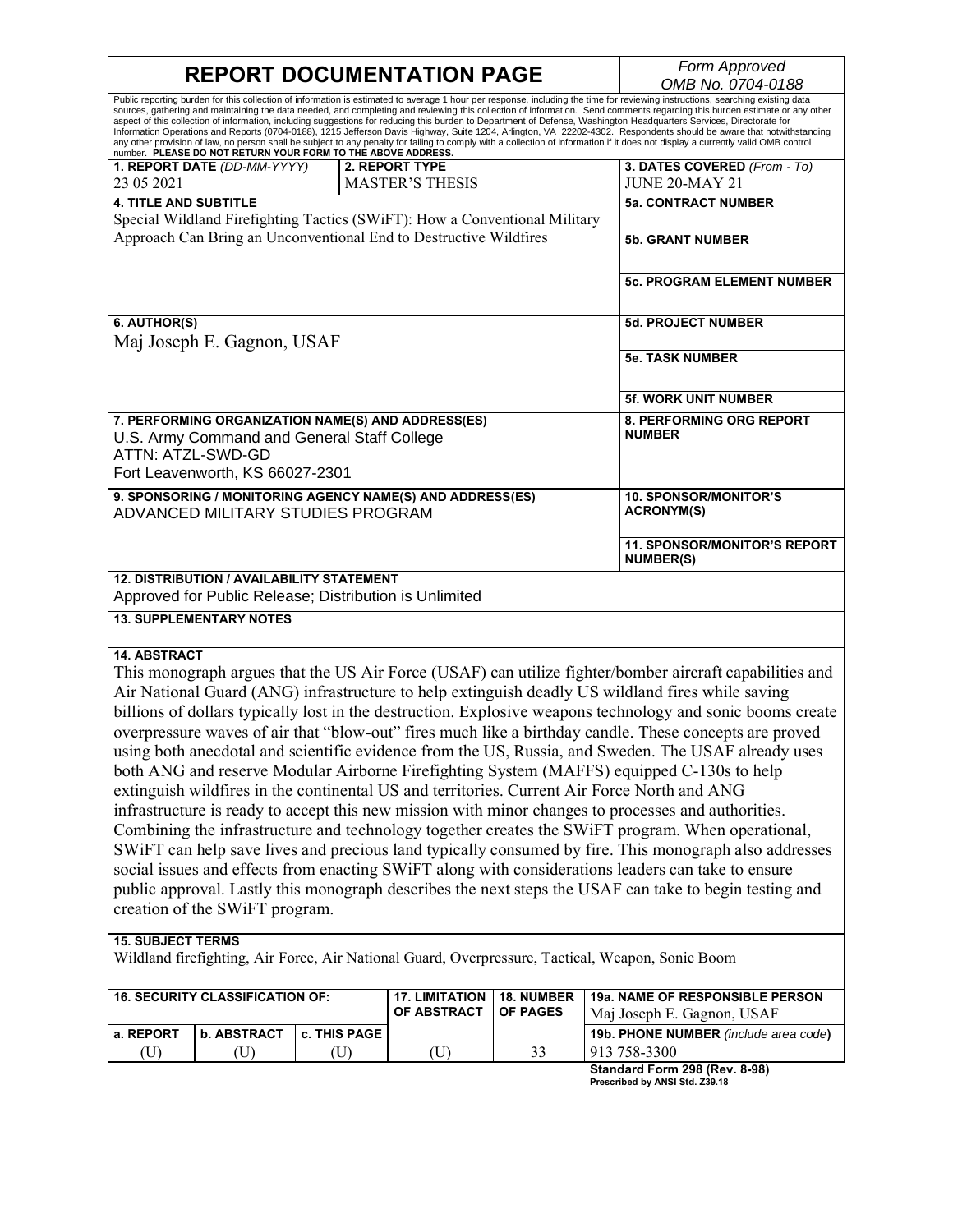## Monograph Approval Page

Name of Candidate: Maj Joseph Gagnon

Monograph Title: Special Wildland Firefighting Tactics (SWiFT), How a Traditional Military Approach Can Bring an Unconventional End to Destructive Wildfires

Approved by:

 $\frac{1}{\text{signed}}$ /5 APR 21/JMC//\_\_\_, Monograph Director John M. Curatola, PhD

//signed/30 MAR 21/AMN// , Seminar Leader Matthew T. Archambault, COL

\_\_\_\_\_\_\_\_\_//signed/14 MAY/BAP//\_\_\_\_\_, Director, School of Advanced Military Studies Brian A. Payne, COL

Accepted this 20th day of May 2021 by:

\_\_\_\_\_\_\_\_\_\_\_\_\_\_\_\_\_\_\_\_\_\_\_\_\_\_\_\_\_\_\_\_\_\_, Assistant Dean of Academics for Degree Programs Dale F. Spurlin, PhD and Research, CGSC

The opinions and conclusions expressed herein are those of the student author and do not necessarily represent the views of the US Army Command and General Staff College or any other government agency. (References to this study should include the foregoing statement.)

Fair use determination or copyright permission has been obtained for the inclusion of pictures, maps, graphics, and any other works incorporated into this manuscript. A work of the US government is not subject to copyright, however further publication or sale of copyrighted images is not permissible.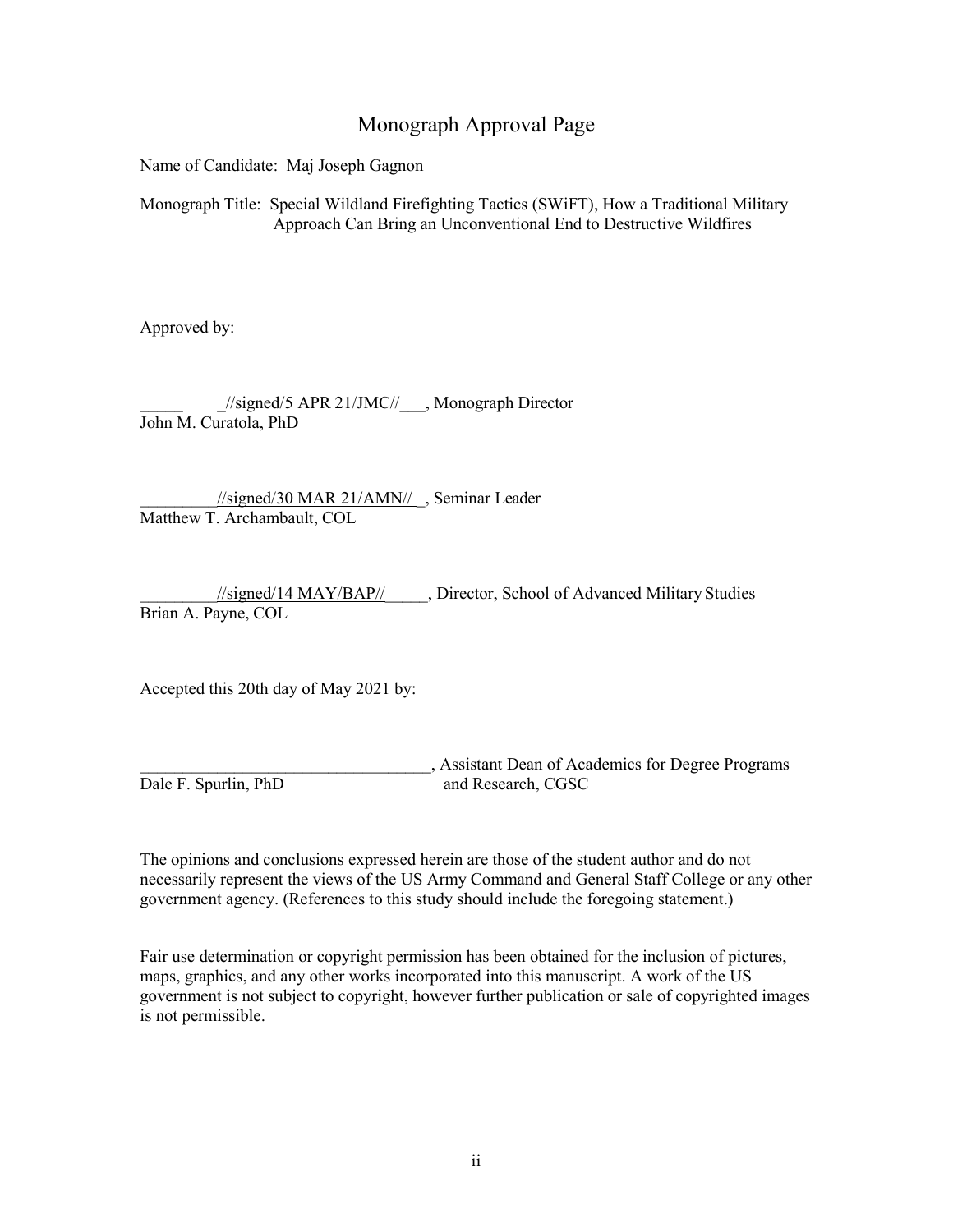### Abstract

<span id="page-3-0"></span>Special Wildland Firefighting Tactics (SWiFT): How a Conventional Military Approach Can Bring an Unconventional End to Destructive Wildfires, by Maj Joseph E. Gagnon, 41 pages.

This monograph argues that the US Air Force (USAF) can utilize fighter/bomber aircraft capabilities and Air National Guard (ANG) infrastructure to help extinguish deadly US wildland fires while saving billions of dollars typically lost in the destruction. Explosive weapons technology and sonic booms create overpressure waves of air that "blow-out" fires much like a birthday candle. These concepts are proved using both anecdotal and scientific evidence from the US, Russia, and Sweden. The USAF already uses both ANG and reserve Modular Airborne Firefighting System (MAFFS) equipped C-130s to help extinguish wildfires in the continental US and territories. Current Air Force North and ANG infrastructure is ready to accept this new mission with minor changes to processes and authorities. Combining the infrastructure and technology together creates the SWiFT program. When operational, SWiFT can help save lives and precious land typically consumed by fire. This monograph also addresses social issues and effects from enacting SWiFT along with considerations leaders can take to ensure public approval. Lastly this monograph describes the next steps the USAF can take to begin testing and creation of the SWiFT program.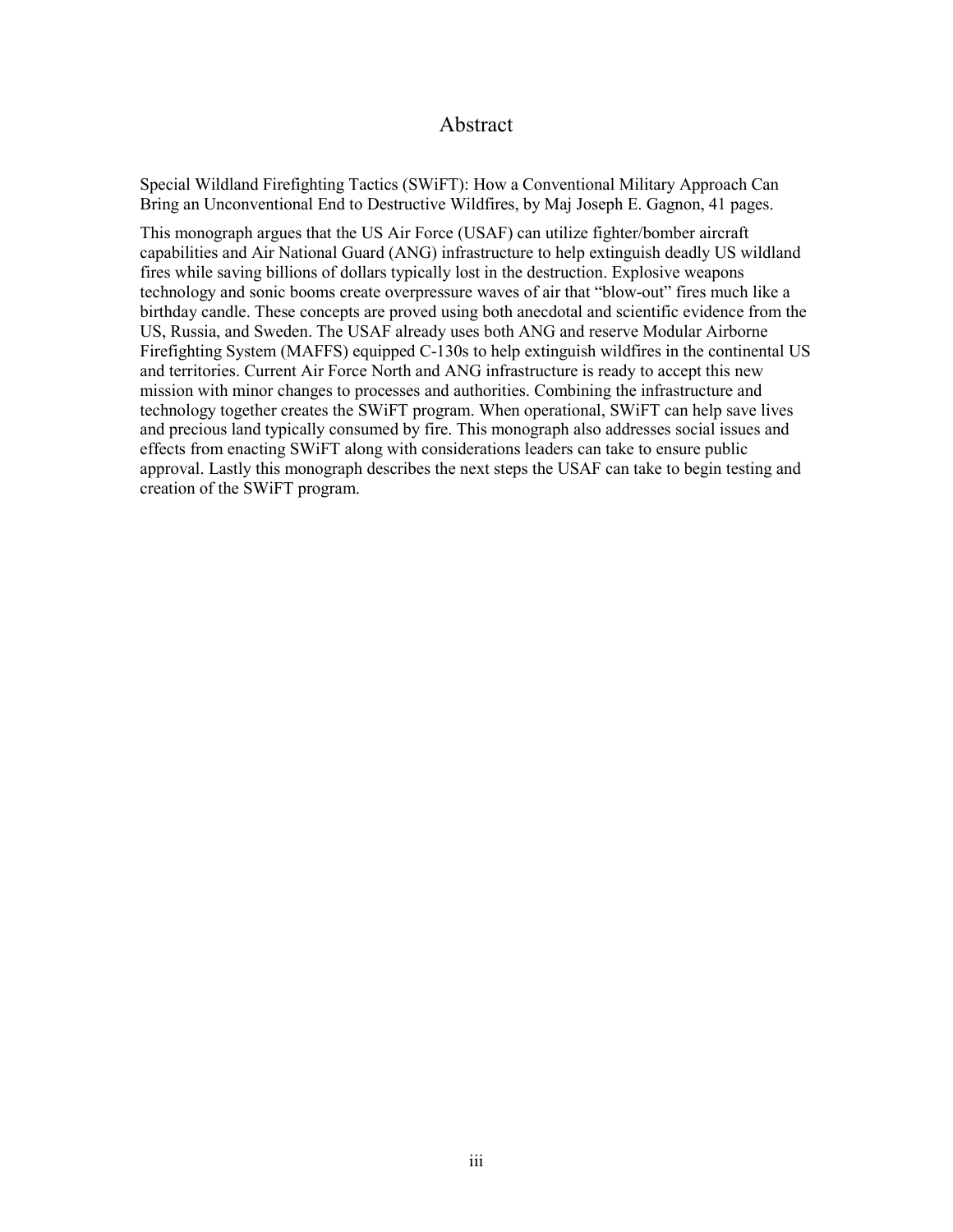## Contents

<span id="page-4-0"></span>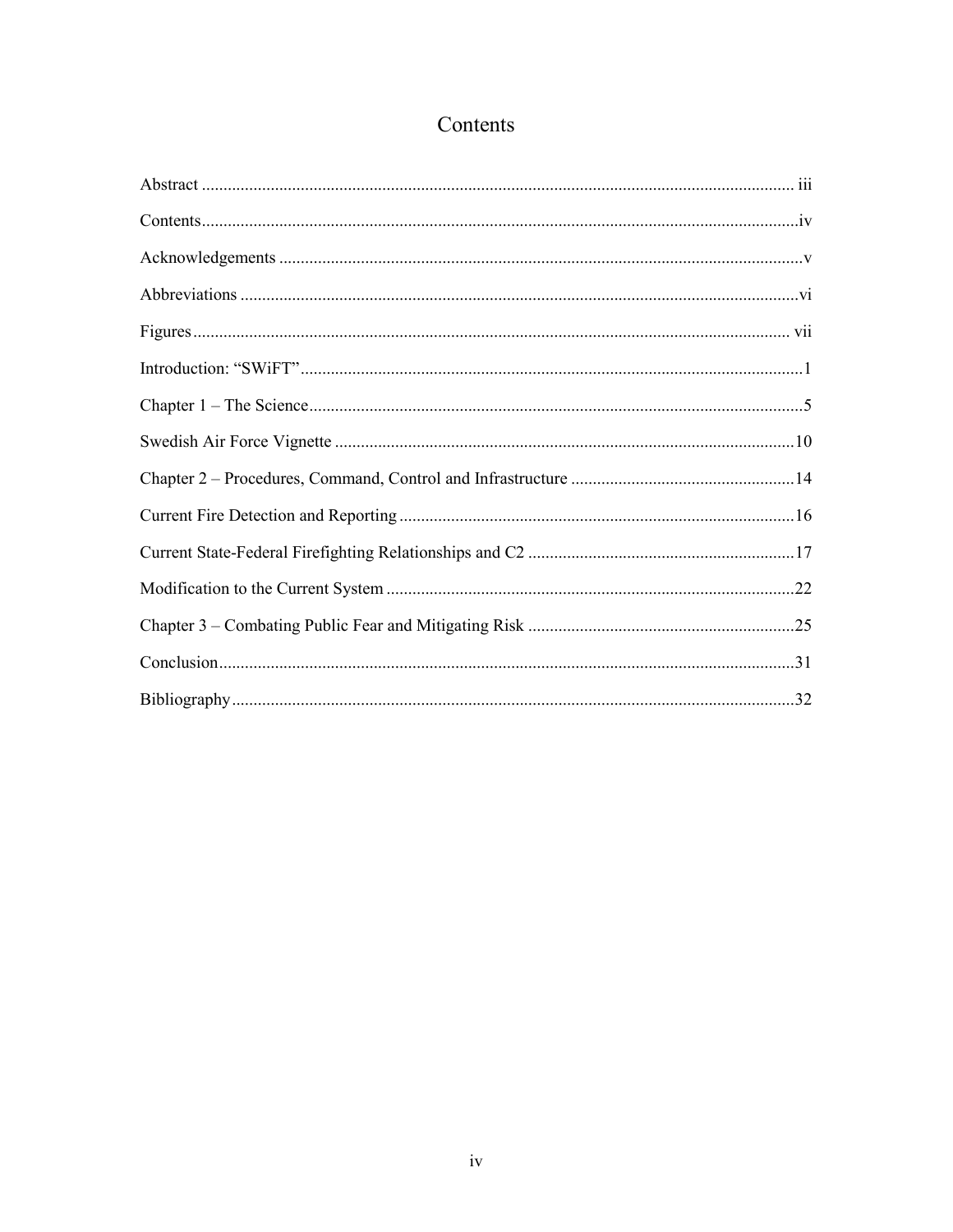## Acknowledgements

<span id="page-5-0"></span>Thank you to my beloved fiancé, Maria, for the endless meals, coffees and, most importantly, conversations. Your ability to keep me on track with moral support was unbelievable. Thank you to Dr. Curatola for keeping an open mind to novel ideas. At no point was there any hint in your mind that this wouldn't work. Lastly, thank you to my Uncle Mario, and all the men and women who fight fire while placing their lives at risk to preserve community infrastructure and innocent lives.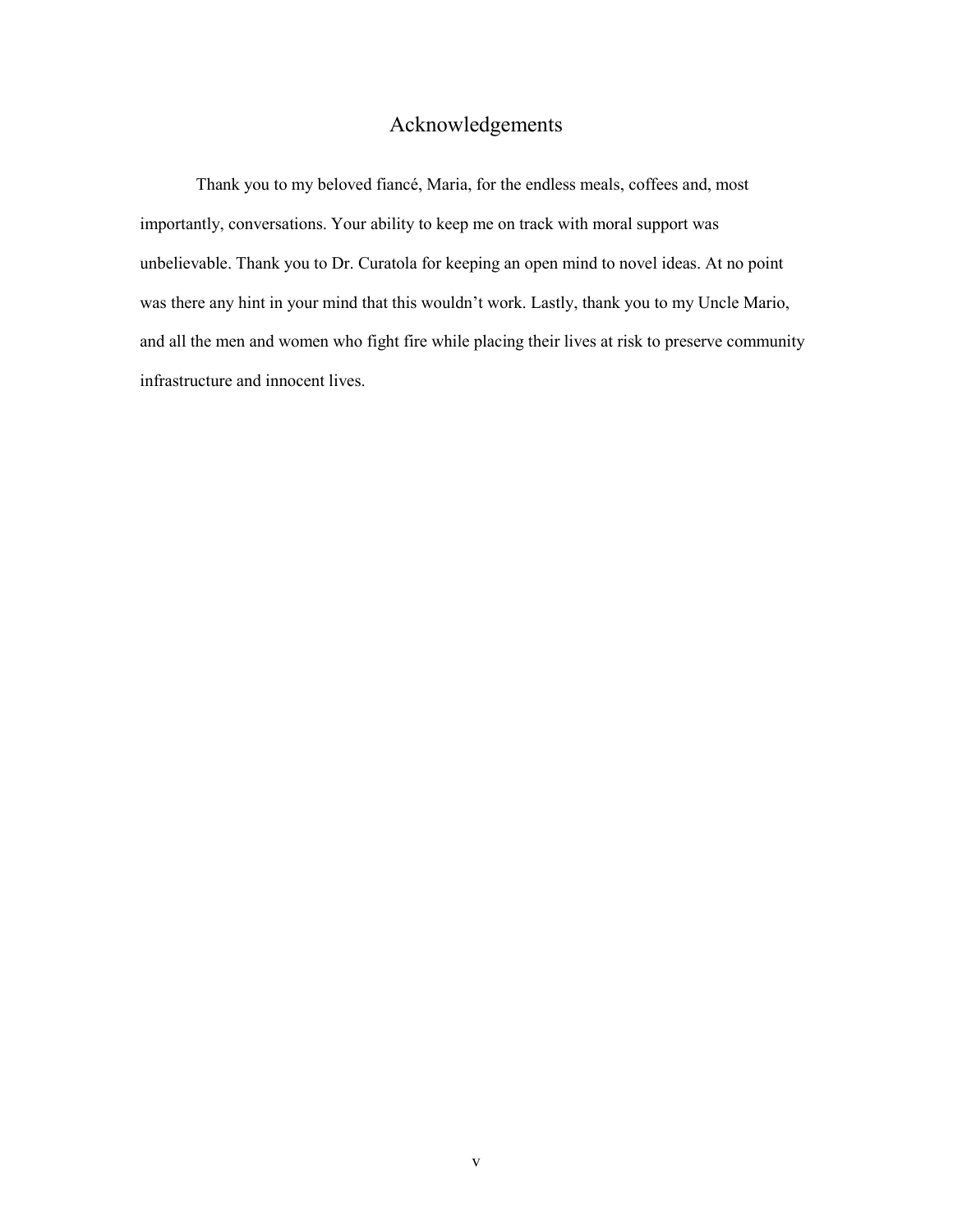## Abbreviations

<span id="page-6-0"></span>

| AC                | <b>Aerial Attack Coordinator</b>                      |
|-------------------|-------------------------------------------------------|
| <b>ANG</b>        | Air National Guard                                    |
| C <sub>2</sub>    | Command and Control                                   |
| CalFire           | California Department of Forestry and Fire Protection |
| <b>CAT</b>        | Category                                              |
| DoD               | Department of Defense                                 |
| <b>FAA</b>        | <b>Federal Aviation Administration</b>                |
| <b>GBU</b>        | Guided Bomb Unit                                      |
| <b>GOES</b>       | Geostationary Operational Environmental Satellite     |
| IC                | Incident Commander                                    |
| <b>MAFFS</b>      | Modular Airborne Firefighting System                  |
| <b>Mk82</b>       | Mark 82                                               |
| <b>NASA</b>       | National Aeronautics and Space Administration         |
| <b>NDAA</b>       | National Defense Authorization Act                    |
| <b>OPCON</b>      | <b>Operational Control</b>                            |
| <b>NIFC</b>       | National Interagency Fire Center                      |
| PL                | Preparedness Level                                    |
| psf               | Pounds Per Square Foot                                |
| <b>RFA</b>        | <b>Request for Assistance</b>                         |
| <b>SECDEF</b>     | Secretary of Defense                                  |
| <b>SWiFT</b>      | Special Wildland Firefighting Tactics                 |
| <b>USFS</b>       | <b>United States Forestry Service</b>                 |
| <b>USNORTHCOM</b> | <b>United States Northern Command</b>                 |
| <b>VIIRS</b>      | Visible Infrared Imaging Radiometer Suite             |
| <b>WFF</b>        | Wildland Firefighting                                 |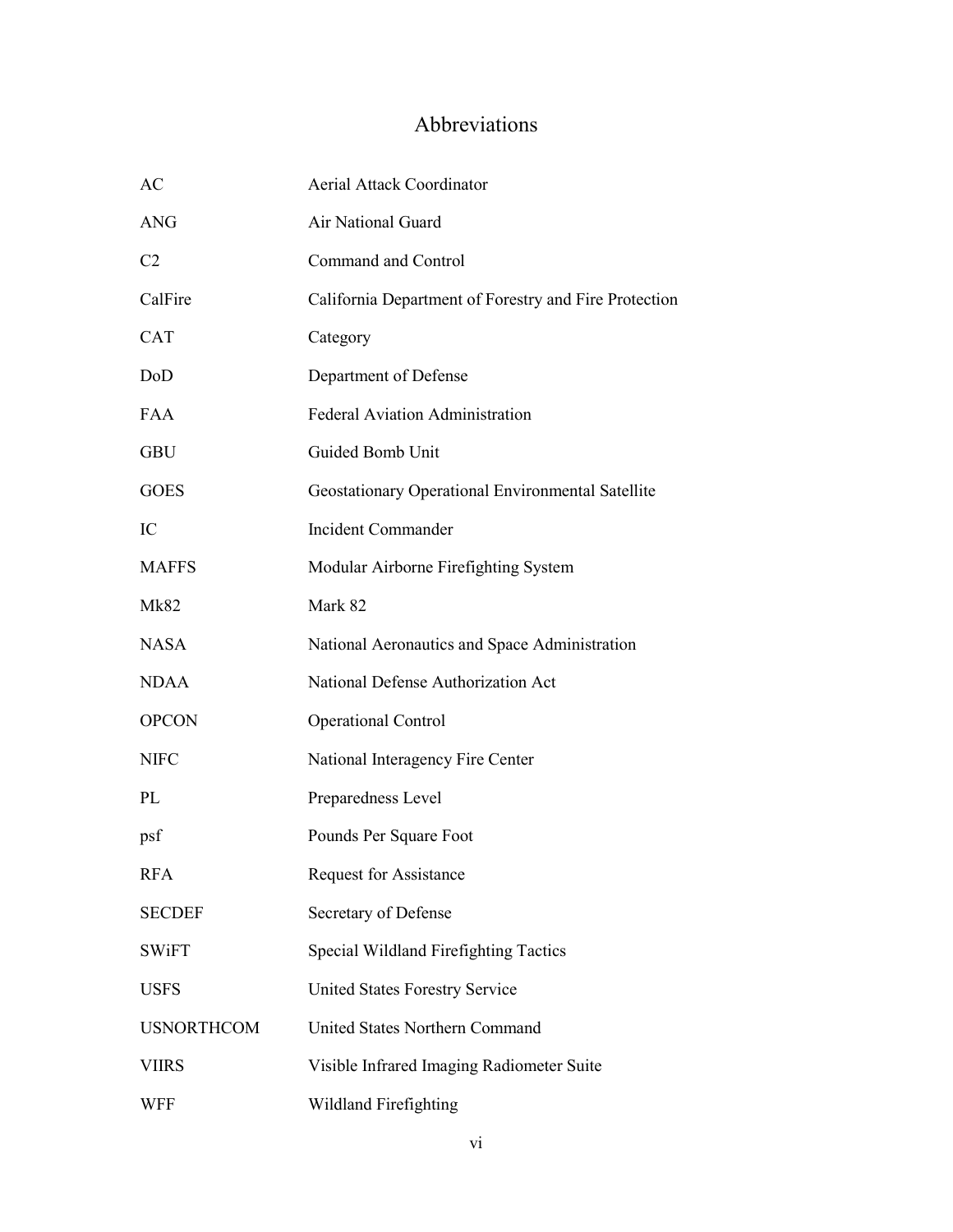# Figures

<span id="page-7-0"></span>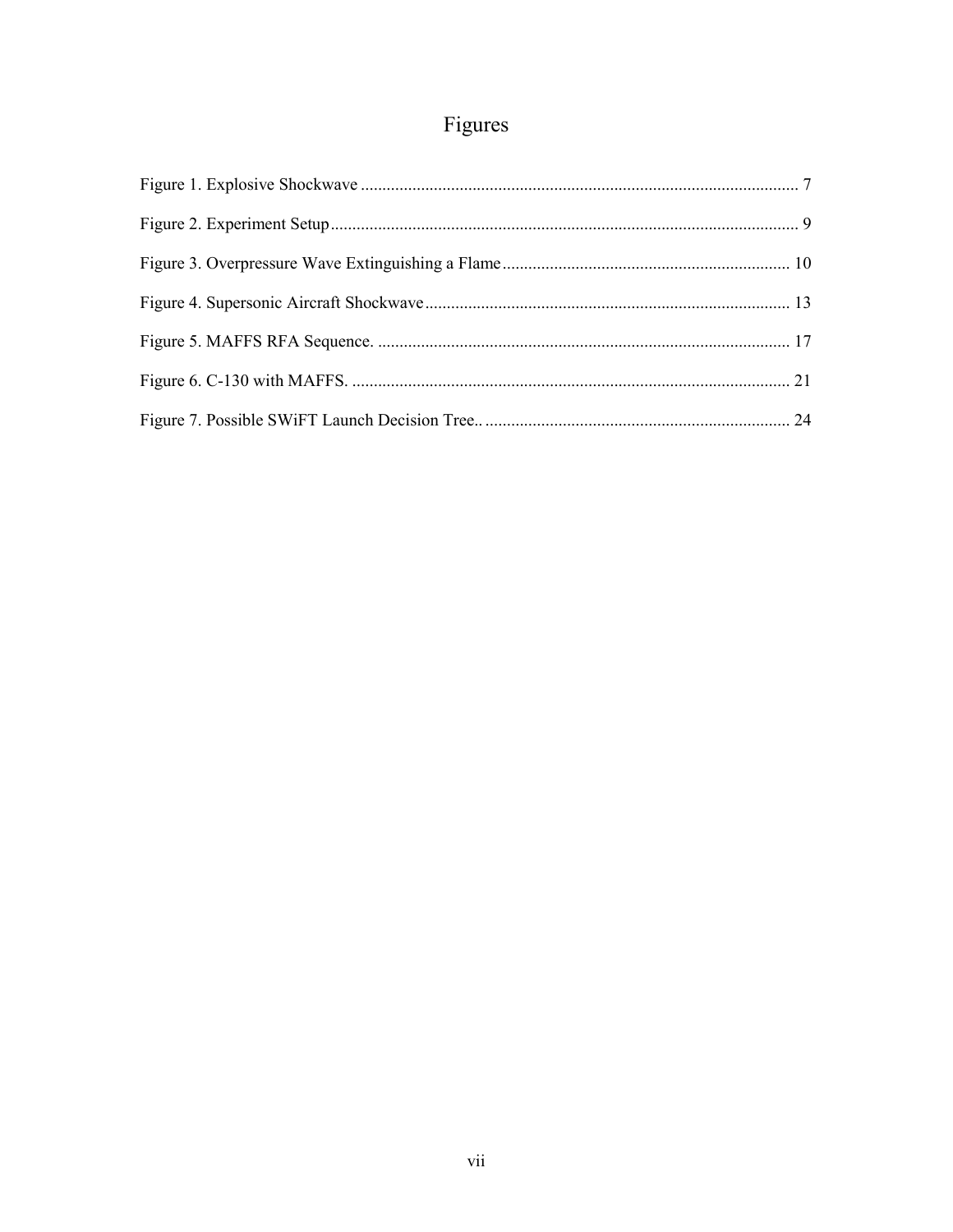#### Introduction: "SWiFT"

<span id="page-8-0"></span>"If at first the idea is not absurd, then there is no hope for it."

#### —Albert Einstein

There has been a slow 2023 California wildfire season for the California Department of Forestry and Fire Protection (CalFire) operations center. As July moves to August, firefighting operations will move into higher gear with the increasing wind speeds and higher temperatures. In Los Angeles, the biweekly state wildfire operations meetings have an air of positivity. State and local firefighting meeting representatives tend to move quickly through their presentations showing fires popping up all around the state. Everyone agrees that the number of fires has not changed over the last fifteen years, but this year, the number of large or dangerous wildfires is zero. CalFire leadership consensus is clear: the United States Air Force's (USAF) new Special Wildland Firefighting Tactics (SWiFT) capability is saving lives and keeping the state safe.

As the meeting ends, a CalFire operator receives information on a possible fire north of Los Angeles in Ventura County, California. The operator logs the fire into the CalFire database and assesses the situation. The fire is located in a forested area fifteen miles from the closest known residence. Although the fire is in a remote area, the winds are high, and the terrain shows dangerous characteristics that can lead to rapid wildfire growth. This new fire seems to meet all the new parameters required for a USAF SWiFT mission. The CalFire operator relays the information to his leadership and quickly agree that all pre-determined parameters are met for USAF intervention. CalFire sends a request for aircraft support to the operations center at United States Northern Command (USNORTHCOM) in Colorado Springs, Colorado and the Federal Aviation Administration (FAA) representative in the same location. The USNORTHCOM operations floor chief and FAA representative quickly analyze the fire location, pick the closest aircraft Air National Guard (ANG) base, and send the alert message.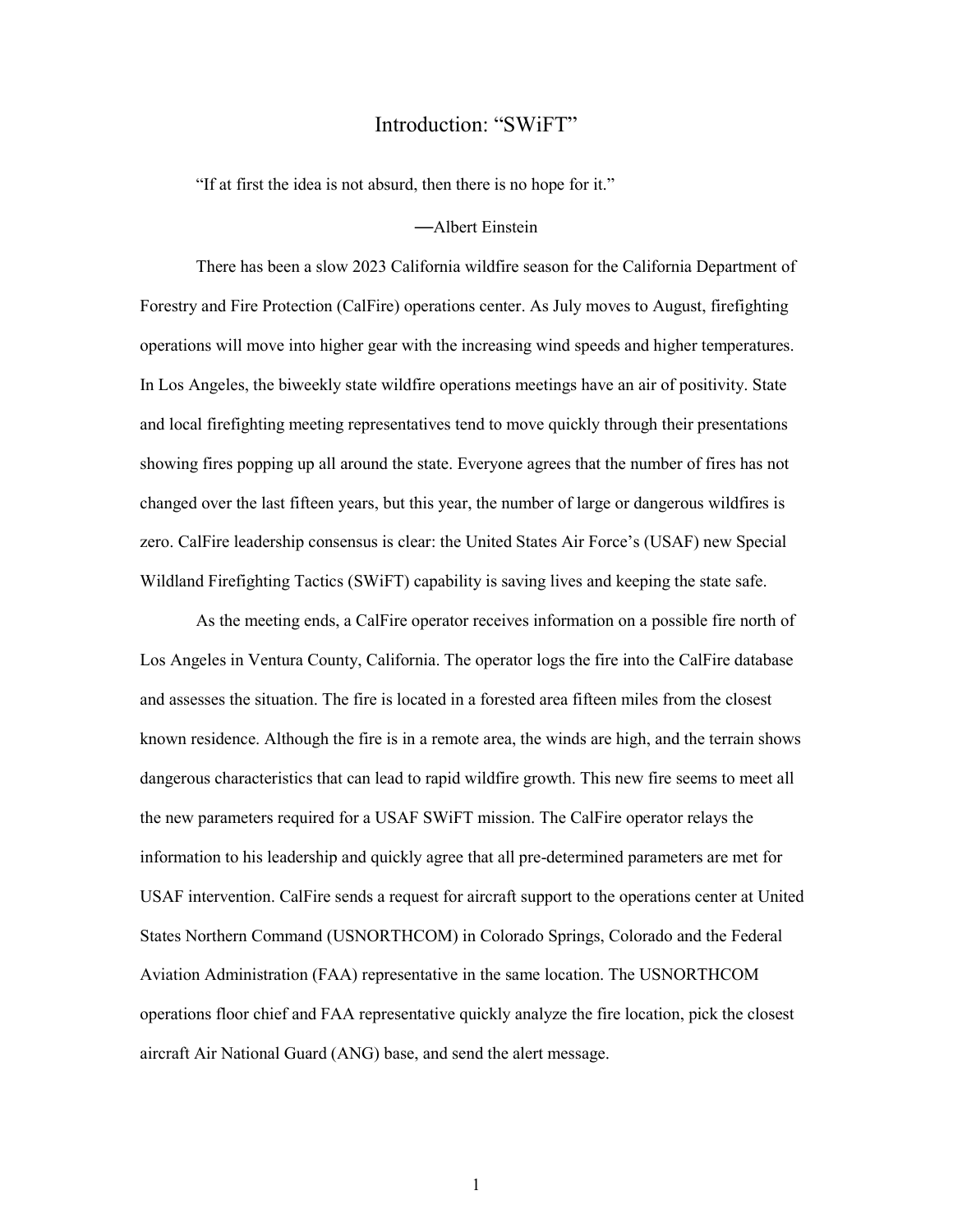The Fresno, California-based 144th Fighter Wing' scramble' siren sounds for the third time in twenty-four hours. Two alert F-16 pilots run to their aircraft as fast as possible. The pilots begin to envision their mission as they strap into their ejection seats and start their engines. The maintenance crews pull chocks from the wheels and salute the taxiing aircraft. The lead pilot looks through the glass canopy over the horizon to see a small billow of smoke atop one of the southern mountain ranges. The sky is clear in the Californian early August afternoon allowing the pilots to see for miles. As the two aircraft taxi to the runway, they get a radio update from CalFire telling them the approximate fire location and that it threatens a small mountain town. They also receive information on wind direction and the size of the fire. With that information, the two F-16 pilots begin to formulate a plan. The airfield tower clears the two fighter jets for takeoff on a direct course to the fire over 100 miles away. The SWiFT team is airborne.

En route to the fire, the aircraft travel over the speed of sound. Their speed places them anywhere in a 100 miles radius in under eight minutes. In those eight minutes, the pilots ensure their guided munitions are turned on and are showing ready for release. The fire extinguishing bombs are just like any other low-lethality weapons used in combat and just as incredibly accurate. The bombs are said to extinguish any wildfire within 100 meters of its impact point. As the aircraft approach the aircrew hear a radio call from Los Angeles Center controllers, "all aircraft in vicinity of Ventura county, evacuate the area immediately, Air Force firefighting aircraft are inbound and will be releasing ordnance from an altitude of fifteen thousand feet." The pilots scan their radars in the vicinity of the fire for civilian air traffic but see nothing. Eight minutes pass, the two fighter pilots arrive at the immature two-acre fire and begin their search for civilians near the potential impact point.

 The search concludes with no sight of civilians, with the pilots beginning their bombing runs. From fifteen thousand feet, they can drop the munitions one-by-one with pinpoint accuracy. Aiming at the front of the fire, they know that a single munition will not extinguish the flames but will significantly reduce its size. The wingman is the first to release. She aims, receives clearance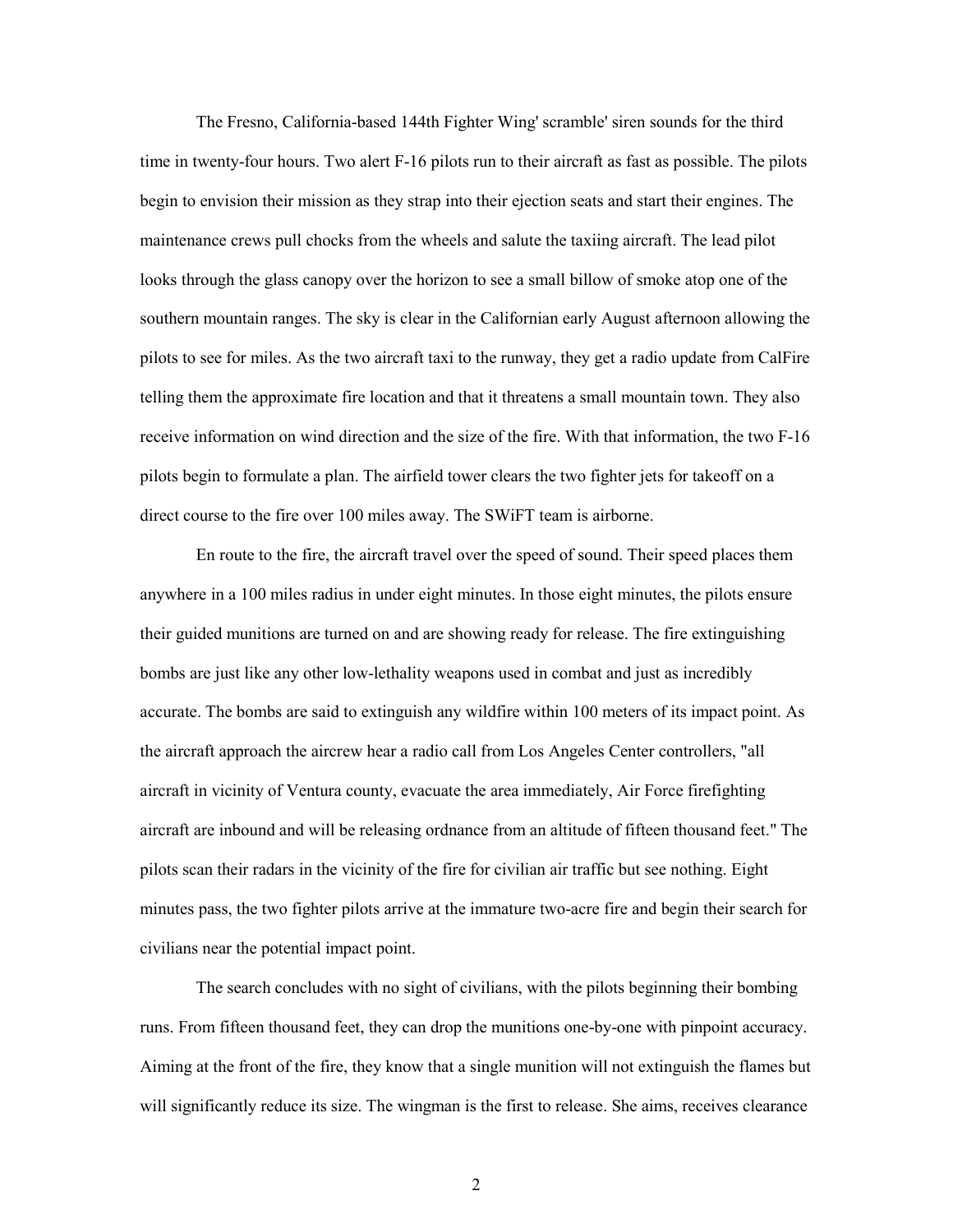to release, then drops her weapon. The firefighting weapon guides from high above directly on its target using global positioning system (GPS) guidance. The ground proximity sensor tells the munition to explode at the height of twenty feet above the ground to ensure maximum effect. As the weapon detonates, the carbon fiber skin disintegrates, allowing a shock wave to spread over 100 meters across the ground and over top of the flaming trees. Within seconds the pilots can see the northern half of the fire is gone. With more passes on the southern half of the flames, the lead pilot extinguishes the fire entirely. After a few low passes ensuring no other flames, a watercarrying helicopter arrives to douse the charred remains.

After the low passes, the pilots receive a digital message from USNORTHCOM showing another fire's location. Although they have no ordnance remaining, they can utilize a secondary firefighting technique: a sonic boom. Once the aircraft arrive at the new fire, the pilots analyze the fire's terrain and location. The analysis is time-consuming, but necessary, to ensure a supersonic pass can be safely executed. After a brief conversation over the radio, both pilots agree to a north to south 300-foot pass over the fire location. They relay the information to the Los Angeles Center and set up for the pass. The lead aircraft takes a mutual support role remaining high above the fire as the wingman descends low, north of the flames. As the wingman turns south, pointing at the fire, she places her throttle in maximum afterburner, ensuring Mach 1 or greater speed. As the supersonic overpressure wave passes over the forest, a small dirt trail and leaves can be seen lofting from the ground. Once the sonic boom overpressure wave reaches the fire, it pushes the flames off their heat source immediately, extinguishing all flame in the area. The wingman begins to climb as the lead pilot looks down to give an overall assessment. The pilots execute additional low supersonic passes. Other ground-based fire units arrive to continue to fight the now smoldering ashes.

 The pilots return to their base in less of a hurry than when they left. While in flight, the F-16s contact CalFire over the radio to report their actions and assessed effect. After landing, a video teleconference (VTC) after-action is completed with CalFire, USNORTHCOM, and the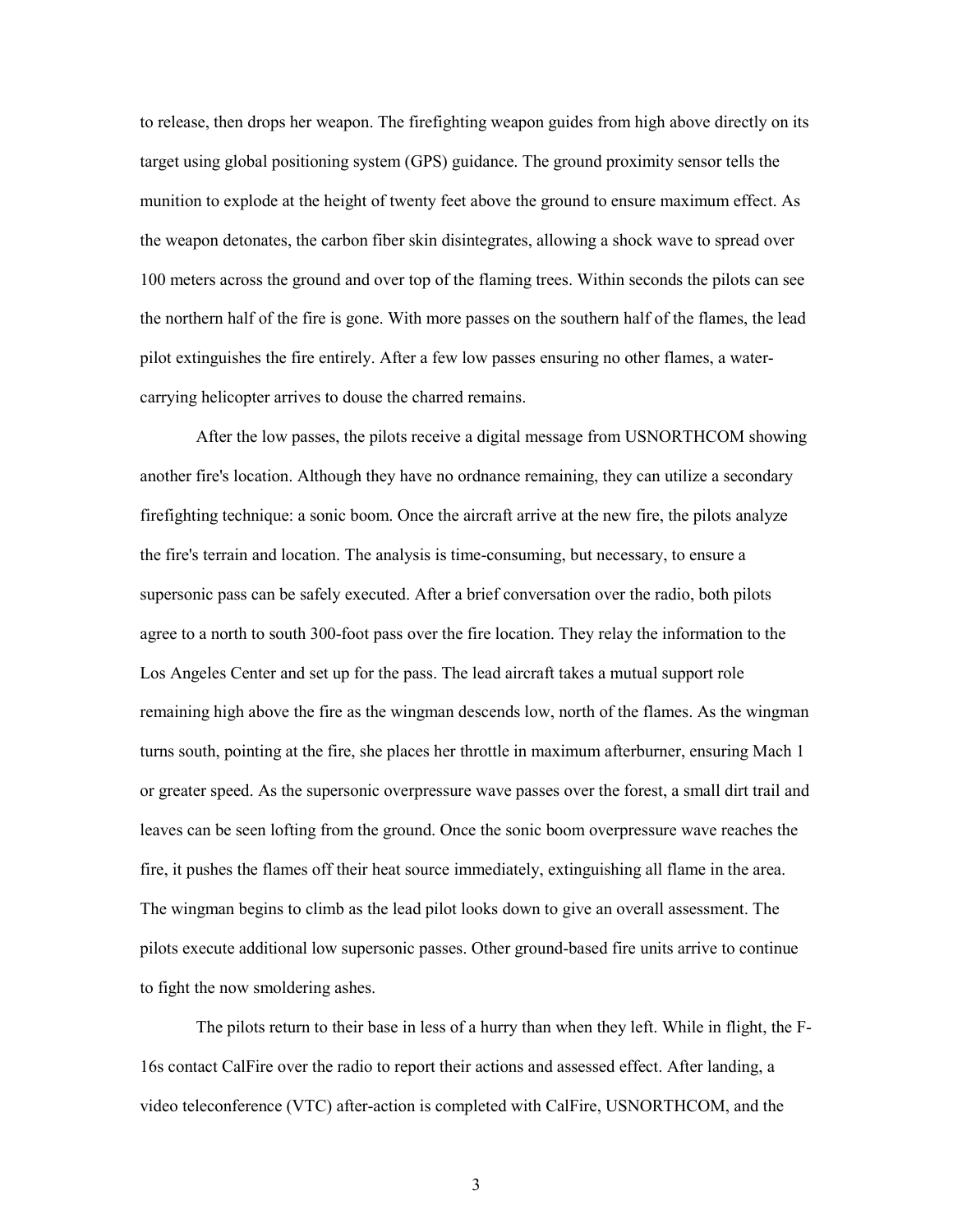FAA. Lessons learned are recorded and shared with other firefighting aircraft units to ensure proper continuity. The aircraft are refueled, re-armed with the same type of ordnance, and placed waiting for the next call to action. While the day may is over for all involved in this story, the fires continue to ignite and burn. However, with the new USAF capabilities, the nation's infrastructure no longer faces a wildfire threat.

 This vignette is as much hypothetical as it is plausible. What is not plausible, but real, is the destruction wildfires have recently brought to the United States. The 2020 wildfires in California, Oregon, and Colorado devastated to both civilian neighborhoods and local, state, and federal infrastructure. The 2018 fire season was the deadliest and most destructive wildfire season on record for California, with almost two million acres burned, over 24,000 structures damaged or destroyed and at least 100 confirmed fatalities.<sup>1</sup> Although the 2019 fire season saw a slight reduction in damage, the 2020 wildfires in California, Oregon and Colorado are beginning to reach epic proportions regarding size and damage caused to state and local infrastructure. The five largest fires in California history burned in 2020.<sup>2</sup> Global climate change contributing to an increase in average temperatures that reduce rainfall in already dry areas adds to the frictions in traditional firefighting techniques.

The Active Duty (AD) USAF and ANG can bring a firefighting capability with fighter and bomber aircraft that no other organization or platform can deliver. Weapons of war with large overpressure blast waves can be turned against destructive fires. Current state and federal command and control (C2) infrastructure can be used to ensure safe weapons delivery and efficient processes. Civilian and military tactics can be combined to create a new way to fight

<sup>1</sup> Kyle Mizokami, "Should the U.S. Air Force Bomb Forest Fires?" *Popular Mechanics,* August 8, 2018, accessed 12 August 2020, https://www.popularmechanics.com/military/weapons/a22674251/air-forcebomb-forest-fires/.

<sup>&</sup>lt;sup>2</sup> Kim Christensen, "NIFC 2020 Overview" (virtually presented at the annual meeting for USNORTHCOM WFF AAR, December 15, 2020).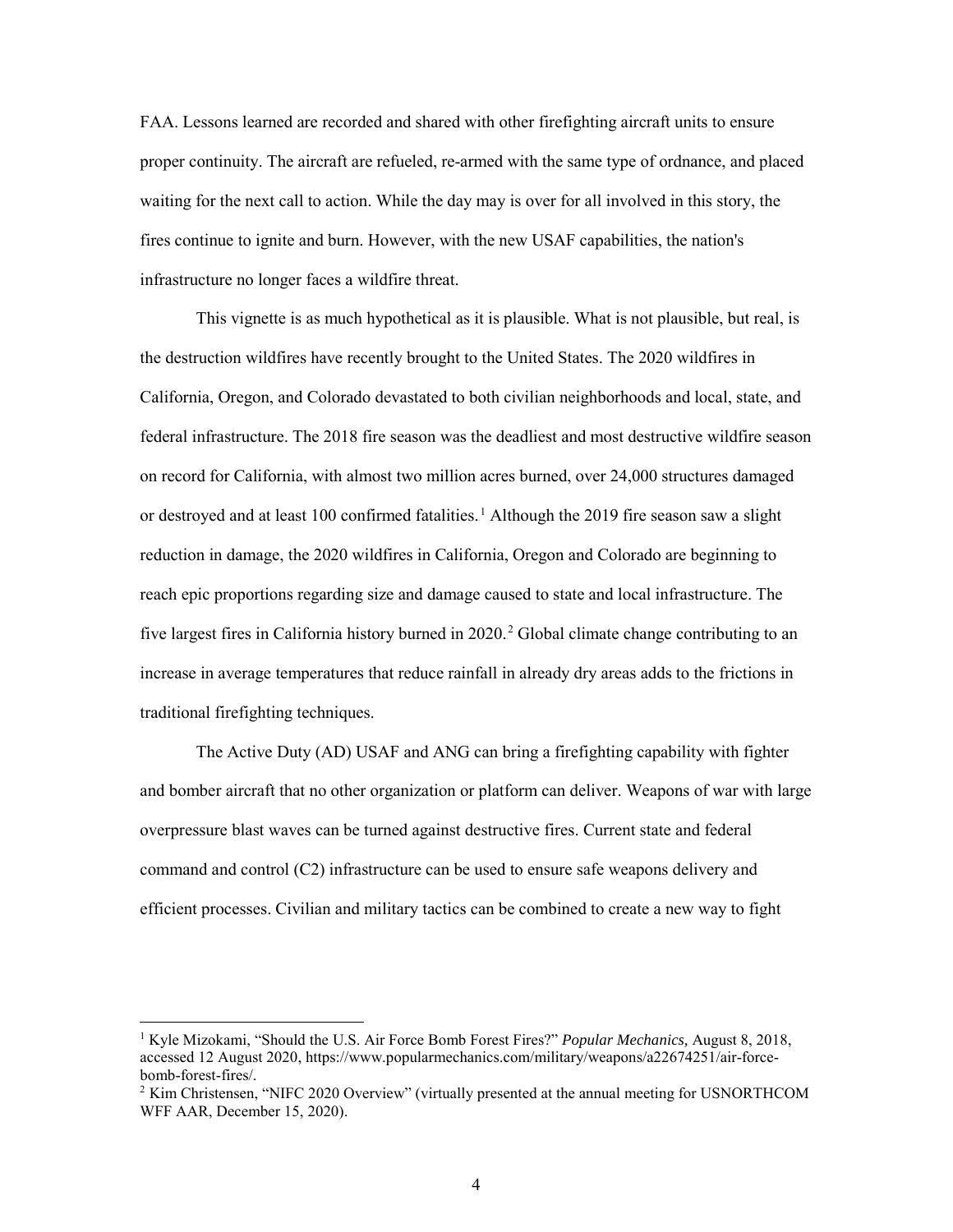fire. It is time to capitalize on these capabilities and use new non-traditional techniques to ensure the United States' safety against destructive wildfires.

Section 1 of this monograph details the relationship between sonic boom overpressure waves and flame extinguishment. Chapter 1 also uses a small historical vignette and experiments conducted in this field to show how the relationship may be proven correct. Establishing the science first will establish a basis for further testing and research in this area. Chapter 2 will describe the relevance of the ANG infrastructure and show the reader how current ANG C2 can be utilized to increase efficiency and decrease the cost of instituting the new program. Understanding the ANG will then allow the reader to understand how the AD Air Force, state, and local infrastructures can integrate into the new capability. Chapter 3 centers on the social and environmental issues with using these proposed capabilities. Mitigating as much risk in the name of safety and social acceptability will be necessary to maximize this new idea's potential.

#### Chapter 1 – The Science

<span id="page-12-0"></span>The application of military technology in non-military uses is an everyday occurrence for almost all humans. A most common innovation is the advent and use of duct tape. In World War 2, Vesta Stout, an ammunition plant worker, developed a new adhesive to seal boxes carrying weapons and ammunition. The new tape was water repellent and easy to remove, allowing soldiers to access the boxes quickly.<sup>3</sup> The military application soon became an everyday household item. Duct tape seals boxes, not just for the military, but for all people. The use of duct tape has expanded from sealing chemical biohazard suits to aiding in wart removal.<sup>4</sup> Adaptations of other military inventions, such as radar and the computer, are used differently from their initial

<sup>3</sup> Jasmin Kim, "The History Behind Duct Tape," *Business Insider,* January 25, 2019, accessed 13 August 2020, https://www.businessinsider.com/duct-tape-strong-versatile-adhesive-stick-anything-2019-1. 4 Dean R. Focht III, MD, Carole Spicer, RN, Mary P. Fairchok, MD, "The Efficacy of Duct Tape vs

Cryotherapy in the Treatment of Verruca Vuldaris," *JAMA Perdiatrics* (October 2002), 971-974, accessed 14 August 2020, https://jamanetwork.com/journals/jamapediatrics/article-abstract/203979.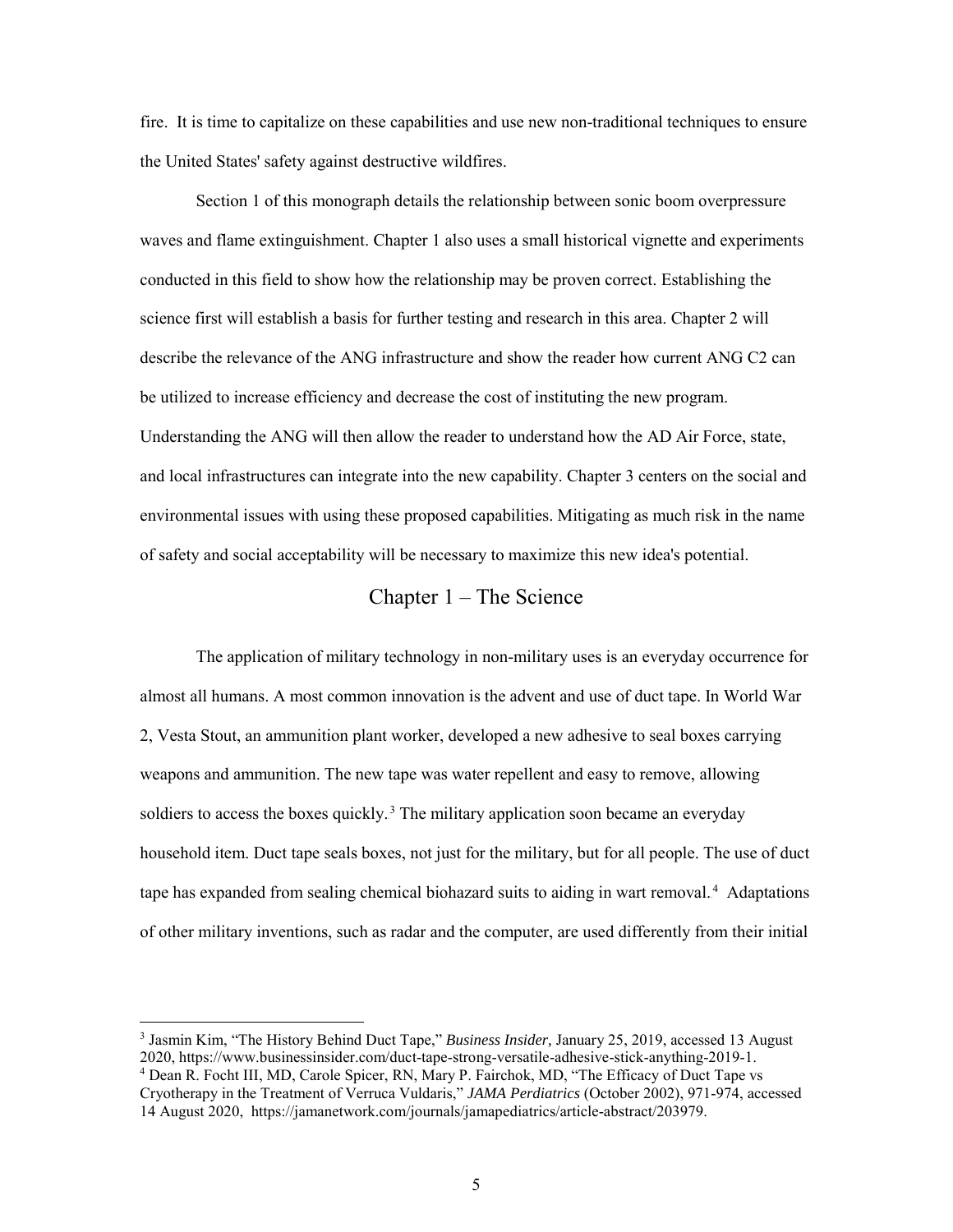intended use.<sup>5</sup> It is not hard to believe that a military-grade weapon or military produced sonic booms can be adapted to meet a civilian need.

To understand how a SWiFT team can use an aerial delivered munition or sonic boom to stop a wildfire from spreading requires a basic understanding of fire, explosions, and the experimental findings in the field of shockwaves and fire suppression. Fire requires three elements to exist: fuel, heat, and oxygen. A fire's fuel can consist of anything that will burn or accelerate a fire, such as wood or gasoline. Fuels have different chemical properties that will cause different burn rates (i.e., gasoline will burn much faster than a hardwood tree). This paper will assume the fuel of a forest fire is any low-lying grass and any forested tree. The second element, heat, is delivered from a specific source. This heat source is what starts the fire. Forest fires start naturally or with unnatural human actions such as arson or fireworks. For this paper, we will assume the fire is started by a human or naturally by lightning. The third element of fire, oxygen, is delivered from the air around us. Although this is a near consistent element, the only differing factor from fuel and heat is the speed at which the oxygen is physically moving or wind. The faster the wind, the faster the fire will grow and move across the ground. The faster the fire grows, the less time an aircraft has to use an explosion to extinguish the fire.

This paper will reference the most commonly used Air Force munition, a Mark 82 (Mk82) bomb, when referring to an explosion. A Mk82 is a 500lb class weapon, approximately four feet long, with an outer steel casing filled with explosive. This explosive is usually Tritonal, which is a composition of Trinitrotoluene (TNT) and aluminum powder. The Mk82 has a fuse or ignition source on its front, side, or tail. The fuse starts a chemical reaction through the Tritonal, which builds pressure in the steel casing. When the steel casing can no longer hold the pressure, it breaks apart in an explosion of fragmented steel and energy.

<sup>5</sup> Allison Lex, "9 Things Invented for Military Use that You Now Encounter in Everyday Life," *Mental Floss,* October 21, 2012, accessesd 15 August 2020, https://www.mentalfloss.com/article/31510/9-thingsinvented-military-use-you-now-encounter-everyday-life.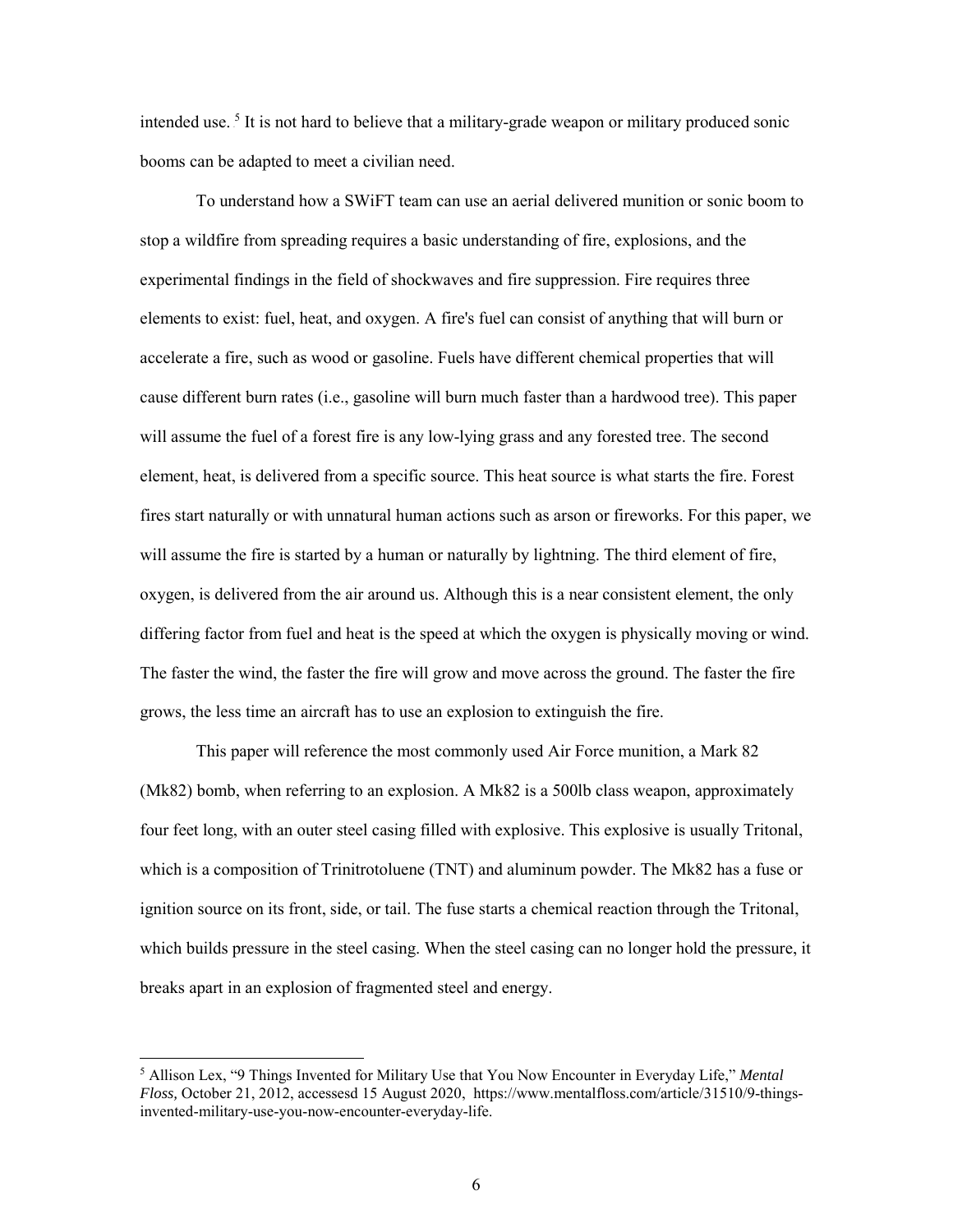"Frag" or fragmentation is caused by the bomb's steel casing breaking up into thousands of different sized pieces. The steel pieces spread out in a circular 'frag pattern.' In fighting a fire, fragmentary objects are useless and potentially harmful to the forest and any inhabitants. However, to counter the Mk82 frag pattern, using a BLU-129 Very Low Collateral Damage Weapon (VLCDW) could be used to minimize the number of fragmentary objects. The BLU-129 uses a carbon fiber casing to house the explosive material rather than a steel casing. Upon detonation, the carbon fiber casing disintegrates from the blast, releasing the overpressure wave. The energy is in the form of a shockwave visible to the naked eye (Figure 1).

# DUE TO COPYRIGHT RESTRICTIONS, IMAGES ARE NOT INCLUDED IN THIS ELECTRONIC EDITION.

<span id="page-14-0"></span>Figure 1. Explosive Shockwave. Socraticmethod88, "Visible Shockwave from an Explosion," Reddit, November 12, 2019, https://i.redd.it/jbx7x4a66em21.jpg.

A shockwave is the combination of an overpressure energy wave and the air trailing behind it. The overpressure is a sharp change in pressure caused by an explosion or an object moving faster than sound, like a bullet or fast-moving aircraft. Another term for shockwave is "overpressure wave." Overpressure waves travel above Mach 1, about 761mph at sea level, also known as the speed of sound. Trailing an overpressure wave created by an explosion is a large amount of air (Figure 1). Overpressure waves are measured in kilopascals (kPa) and referred to as "peak overpressure." Peak overpressure refers to how much pressure the wave exerts above normal atmospheric pressure at sea level, which equals 100 kPA. When the overpressure wave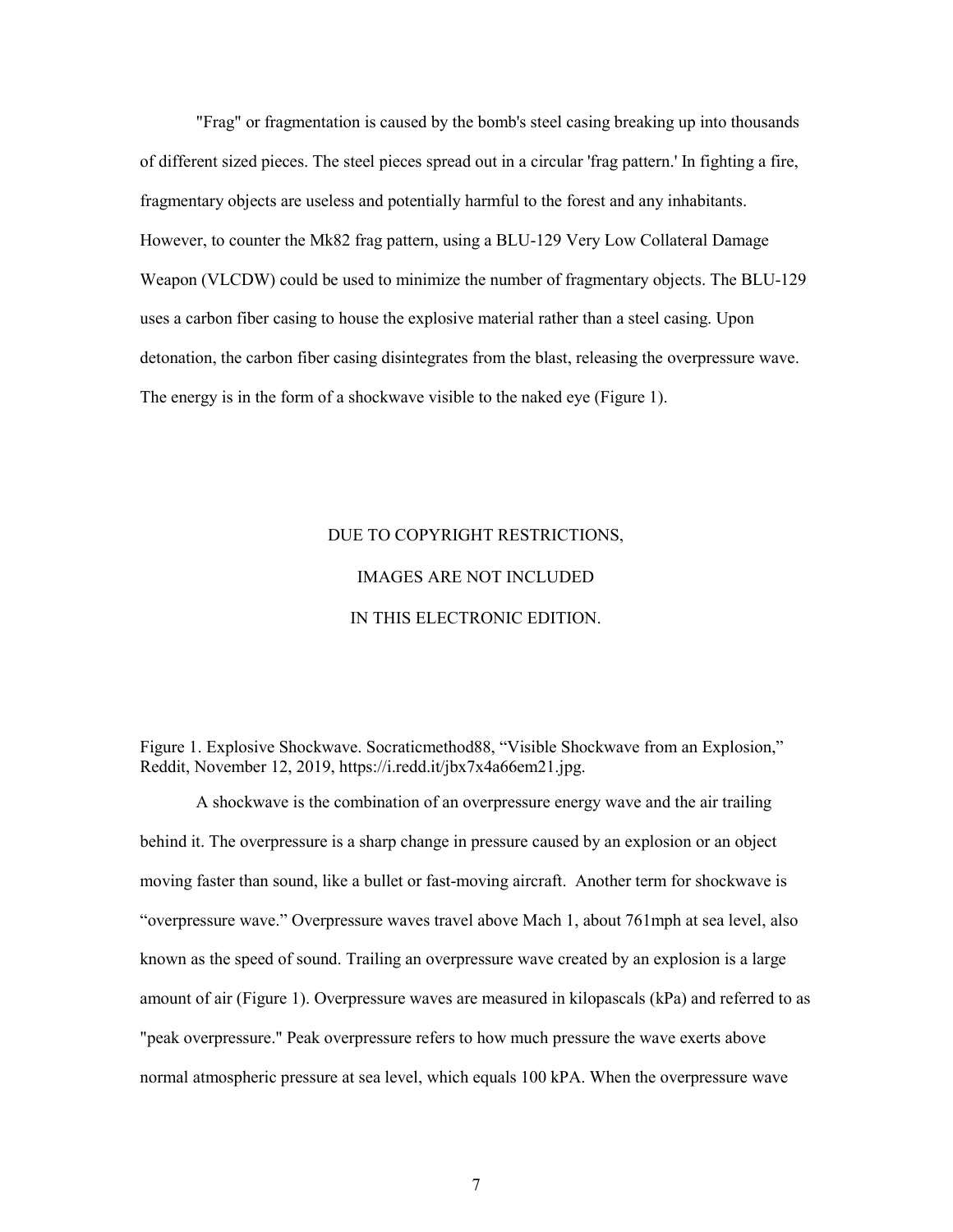dissipates to zero peak overpressure, it ceases to exist. Mk82 bombs produce as much as 117kPa at sixteen meters from the detonation point.<sup>6</sup> This peak overpressure and the air behind it, traveling near supersonic speeds and is powerful enough to knock over people, vehicles, and buildings. The previously mentioned BLU-129 allows for a slightly higher peak pressure due to the carbon fiber casing's reduced strength. While a fire is much different from a standing building, it is plausible that an overpressure wave can knock out a flame from its source.

In 2016, an experiment found what part of an explosion's properties could extinguish a flame. In New Mexico, scientists placed a 1.42m length 100-grain detonating cord (detcord) inside a steel "shock tube" (Figure 2).<sup>7</sup> The shock tube was then placed in front of a propane flame. The detcord was exploded and caused a shockwave to depart the shock tube. Slow-motion video and retroreflective recordings (Figure 3) showed the flame being carried away from the propane fuel source without reignition. The shock tube was placed at different distances from the propane flame and offset laterally. Except for one test, the propagating shockwave extinguished all flames. More importantly, the overpressure wave carried the flame away from the fuel source without the trailing air ever touching the flame. This important experiment shows that an overpressure wave is extinguishing the flame, not the air behind it. Using these findings, we can understand that an explosion that can create a more massive overpressure wave is more important than creating a large plume of air behind it.

<sup>6</sup> Geneva International Centre for Humanitarian Demining, *Explosive Weapon Effects* (Geneva: Explosive Weapons Project 2015-2016), 47, accessed 16 August 2020, https://www.gichd.org/fileadmin/GICHDresources/rec-documents/Explosive\_weapon\_effects\_web.pdf.<br><sup>7</sup> P.M. Giannuzzi, M.J. Hargather, G.C. Doig, "Explosive-driven Shock Wave and Vortex Ring Interaction

with a Propane Flame," *Shock Waves,* no. 26, (2016): 852.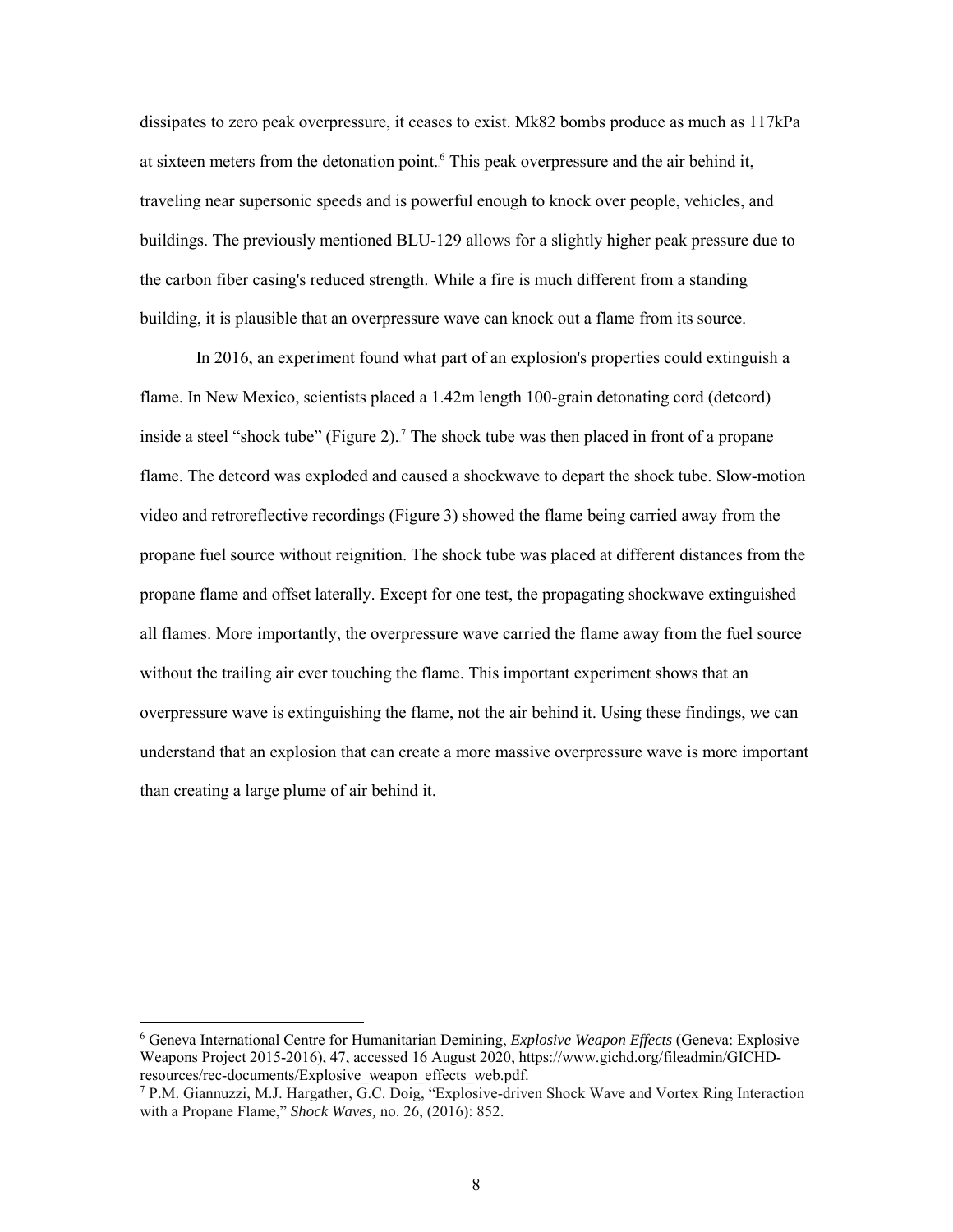

<span id="page-16-0"></span>Figure 2. Experiment Setup. P.M. Giannuzzi, M.J. Hargather, G.C. Doig, "Explosive-driven Shock Wave and Vortex Ring Interaction with a Propane Flame," *Shock Waves*, no. 26, (2016): 852.

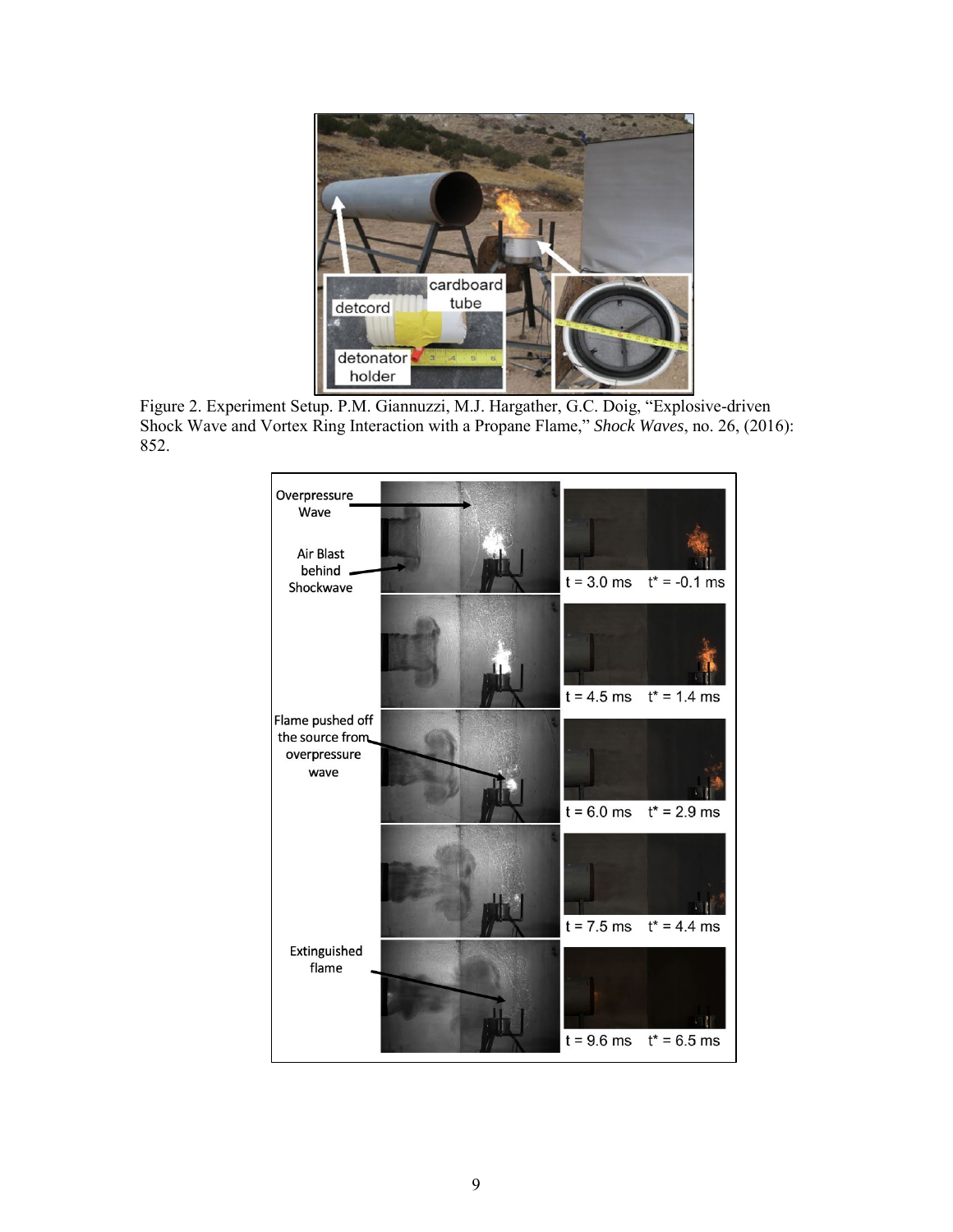<span id="page-17-1"></span>Figure 3. Overpressure Wave Extinguishing a Flame. P.M. Giannuzzi, M.J. Hargather, G.C. Doig, "Explosive-driven Shock Wave and Vortex Ring Interaction with a Propane Flame," *Shock Waves*, no. 26, (2016): 854.

A 1992 experiment conducted in Siberia, Russia, also showed an explosion's shockwave could extinguish a forest fire.<sup>8</sup> Scientists created two thirty-meter forest bands. One fire band was burned, and the other, acting as the control group, was not. A small cylindrical charge exploded on the first fire band that was set aflame. The second band ran the same explosion without any flame to observe differences in falling debris. The entire first band fire extinguished when the explosion was complete. The second band explosion showed slightly less fallen debris than the first band. This experiment was successful in showing a shockwave extinguishing a controlled fire. Another discovery was that the shockwave pressure intensified when it interacted with the front of the forest fire and the charred carbon remains it was producing. The Russian scientists concluded the intensification was due to the shockwave interaction with an explosion of gas-fuel products and air of the already burning fire. The gas-fuel products are remnants of the forest pyrolysis or charred remains. These remains are re-ignited upon interaction with the shockwave and oxygen in the area. The amount the shockwave was intensified is unknown and remains open for interpretation and experiment. However, other empirical evidence exists to support the SWiFT idea.

#### <span id="page-17-0"></span>Swedish Air Force Vignette

 $\overline{a}$ 

On 25 July 2018, a Swedish Air Force JAS-39 Gripen fighter aircraft successfully extinguished a small forest fire after it guided a GBU-12 laser-guided 500lb bomb onto the flames. The fire, located on a Swedish military bombing range, had crept onto the impact area outside the range boundaries. The fire crews were unable to fight the fire due to the possibility of unexploded ordnance on the military range. The aircraft was airborne with live ammunition for a training mission and received permission to drop their weapons on the fire in hopes of putting it

<sup>8</sup> A.M. Grishin, "Interaction of Shock Waves with Tree Crowns and the Front of Crown Forest Fires," *Shock Waves,* (1995): 411.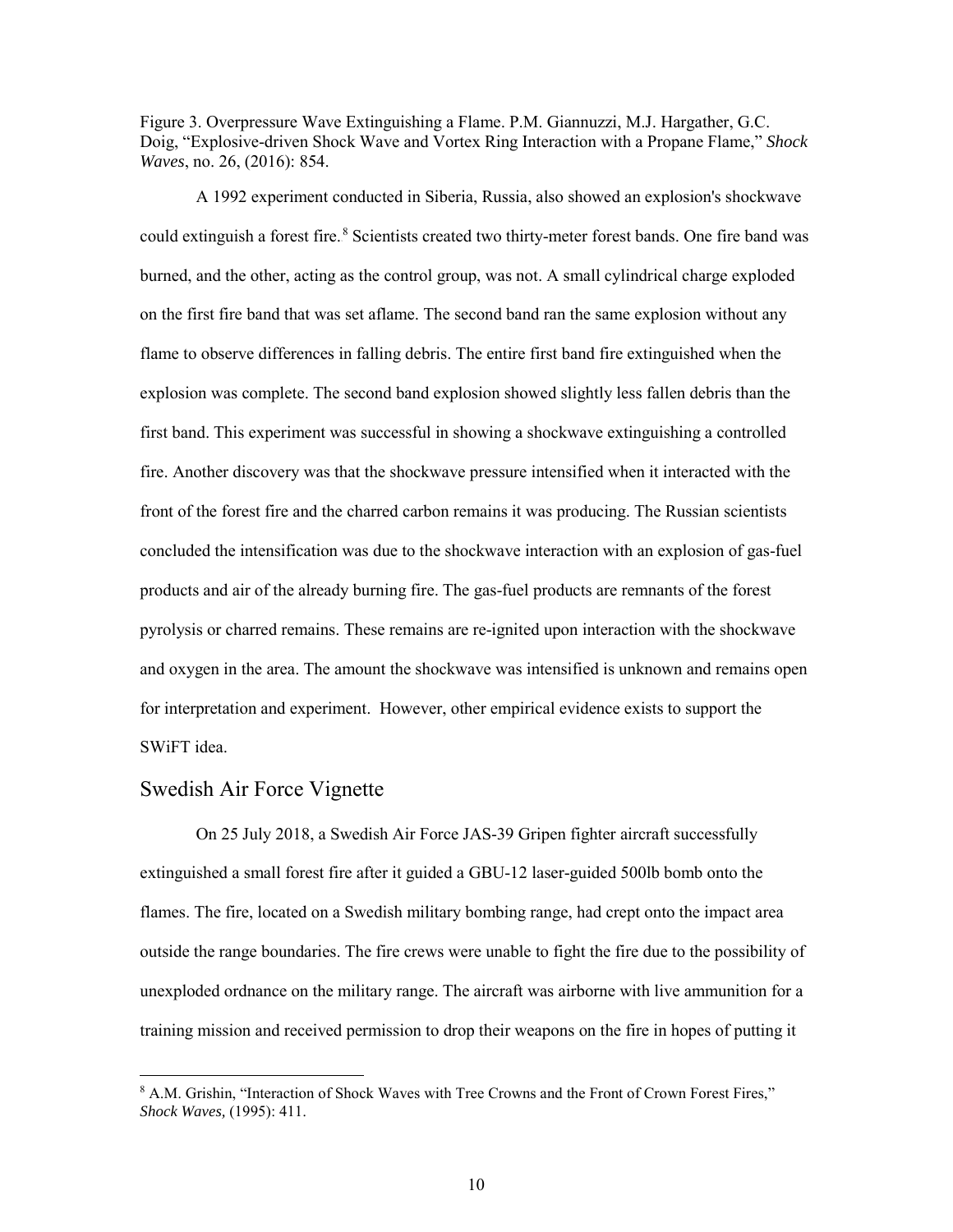out. Although data was scarce regarding the event, the weapon reportedly had a "very good effect" on the fire.<sup>9</sup>

As the GBU-12 impacted near the fire center, it let out a massive shockwave of energy in a propagated circular pattern. Much like a ripple on a pond, this shockwave continued to spread out over time and space until it dissipated its energy and cease to exist. During the initial blast, the shockwave had enough velocity and power to knock over trees in its path. The peak overpressure of an Mk82 bomb body, the one used in a laser-guided GBU-12, is around 117kPa at sixteen meters from the point of detonation with wind speeds traveling approximately  $200 \text{m/s}^{10}$ . At thirty-one meters, the peak overpressure reduces to 34kPa, reducing wind speed to approximately 70m/s. This data means that a blast wave circle with a sixty meter diameter propagates a pressure wave that can collapse most buildings. The Swedish Air Force case study involved the use of a steel casing and yet remained moderately successful.

There are other options available in the world of military technology. The Mk82 and BLU-129 are considered conventional explosion weapons using a small amount of fuel combined with a large oxidizer. The opposite of conventional explosions is thermobaric explosions. Thermobaric weapons are only filled with fuel and use the surrounding oxygen around the bomb to create an explosion rather than a fuel-oxidizer mix inside a standard conventional weapon. A thermobaric bomb is unlike a conventional US Air Force bomb in that it has a lower peak pressure at the time of the explosion, but the duration of the pressure wave is longer.<sup>11</sup> This data means less damage will be caused to the surrounding area but retains a strong enough pressure

<sup>&</sup>lt;sup>9</sup> Dave Cenciotti, "Watch a Gripen Jet Drop a GBU-12 Bomb to Stop a Forest Fire Raging Near a Military Range in Sweden," *Business Insider,* July 25, 2018, accessed 17 August 2020, https://www.businessinsider.com/watch-a-gripen-jet-drop-a-gbu-12-bomb-to-stop-a-forest-fire-in-sweden-2018-7.

<sup>10</sup> Geneva International Centre for Humanitarian Demining, *Explosive Weapon Effects* (Geneva: Explosive Weapons Project 2015-2016), 47, accessed 17 August 2020, https://www.gichd.org/fileadmin/GICHDresources/rec-documents/Explosive\_weapon\_effects\_web.pdf.

<sup>11</sup> Kristian Oskar Vuorio, "The Use of Thermobaric Weapons," *Finland Defense University,* March 2015: 7, accessed 18 August 2020,

https://www.researchgate.net/publication/322553927 Use of Thermobaric Weapons.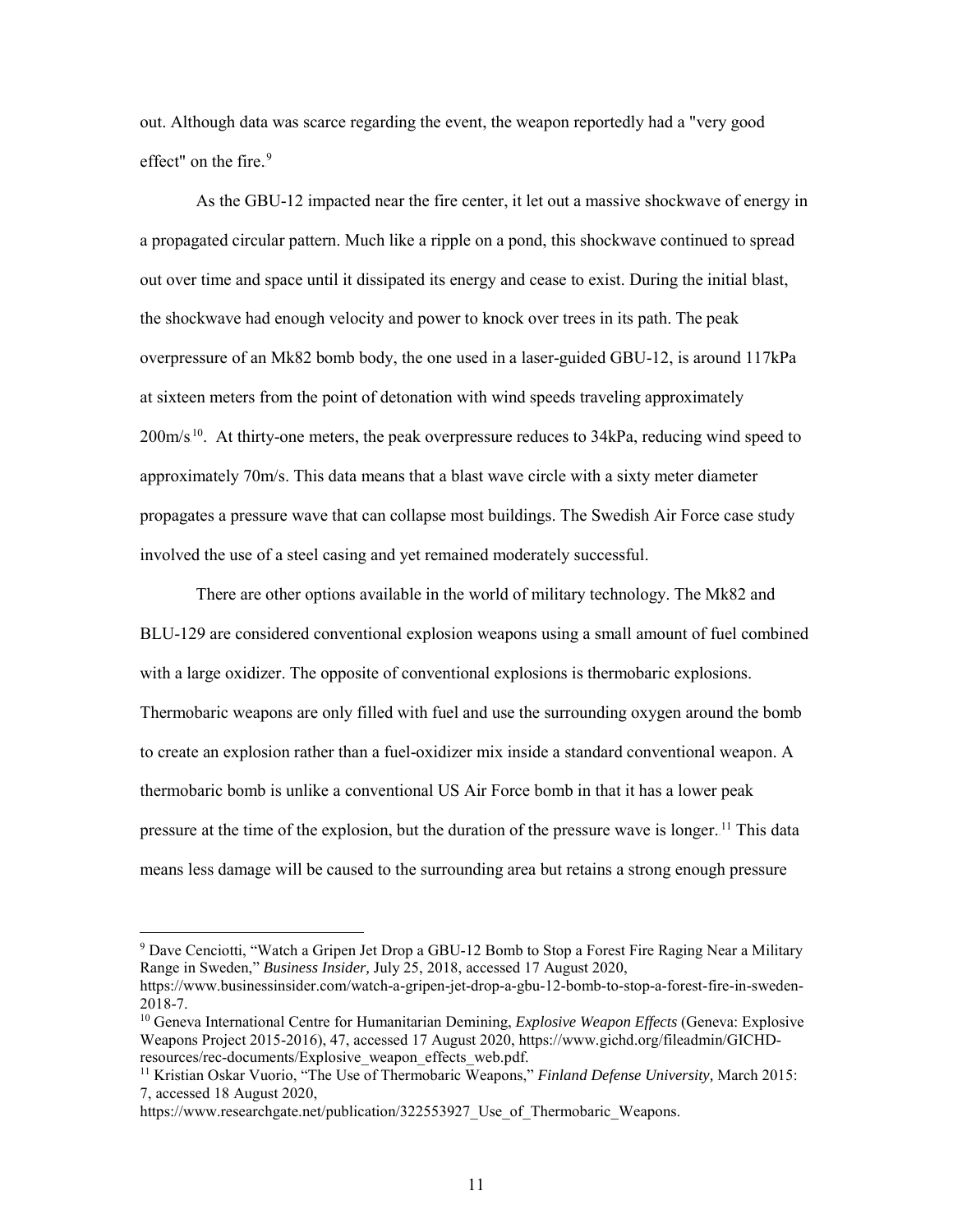wave to extinguish flames. This pressure wave is longer in dimension than a standard conventional weapon allowing more extinguishing time. Thermobaric weapons may be a better option and will require further study. The use of violent weapons is a social downside, but there is a way to create an overpressure wave without a bombs' assistance.

#### Sonic Booms

 $\overline{a}$ 

Overpressure waves may knock a flame off its source, but not all overpressure waves are created from an explosion. An alternate way to create an overpressure wave is by using aircraft traveling faster than sound speed. Understanding sonic booms require knowledge of sound waves. Sounds travel in waves, much like the ripples on a pond except that sound travels in a threedimensional sphere.<sup>12</sup> When a sounds wave is transmitted, it creates a change in pressure through a medium like air. Any change in wavelength or volume represents a change in air pressure. The louder the sound, the larger the change in pressure. When an object travels faster than the speed of sound, it creates an overpressure wave commonly referred to as a sonic boom (Figure 4). A supersonic aircraft's sound waves are compressed at the edge of a shock cone that trails behind the aircraft, creating the sonic boom. A human being can hear the sonic boom overpressure wave passing by them in the form of a loud, deep sounding boom. This boom is the sound of multiple sound waves hitting the eardrum at one time rather than average individual sounds waves heard one after another. If close enough to the sonic boom source, a rush of air passes by after the sonic boom shock wave.

<sup>&</sup>lt;sup>12</sup> Educational Video Library, "Sonic Boom Explained – How is it Created," March 31, 2017, accessed 19 August 2020, https://www.youtube.com/watch?v=1pf-Is2S1\_Q.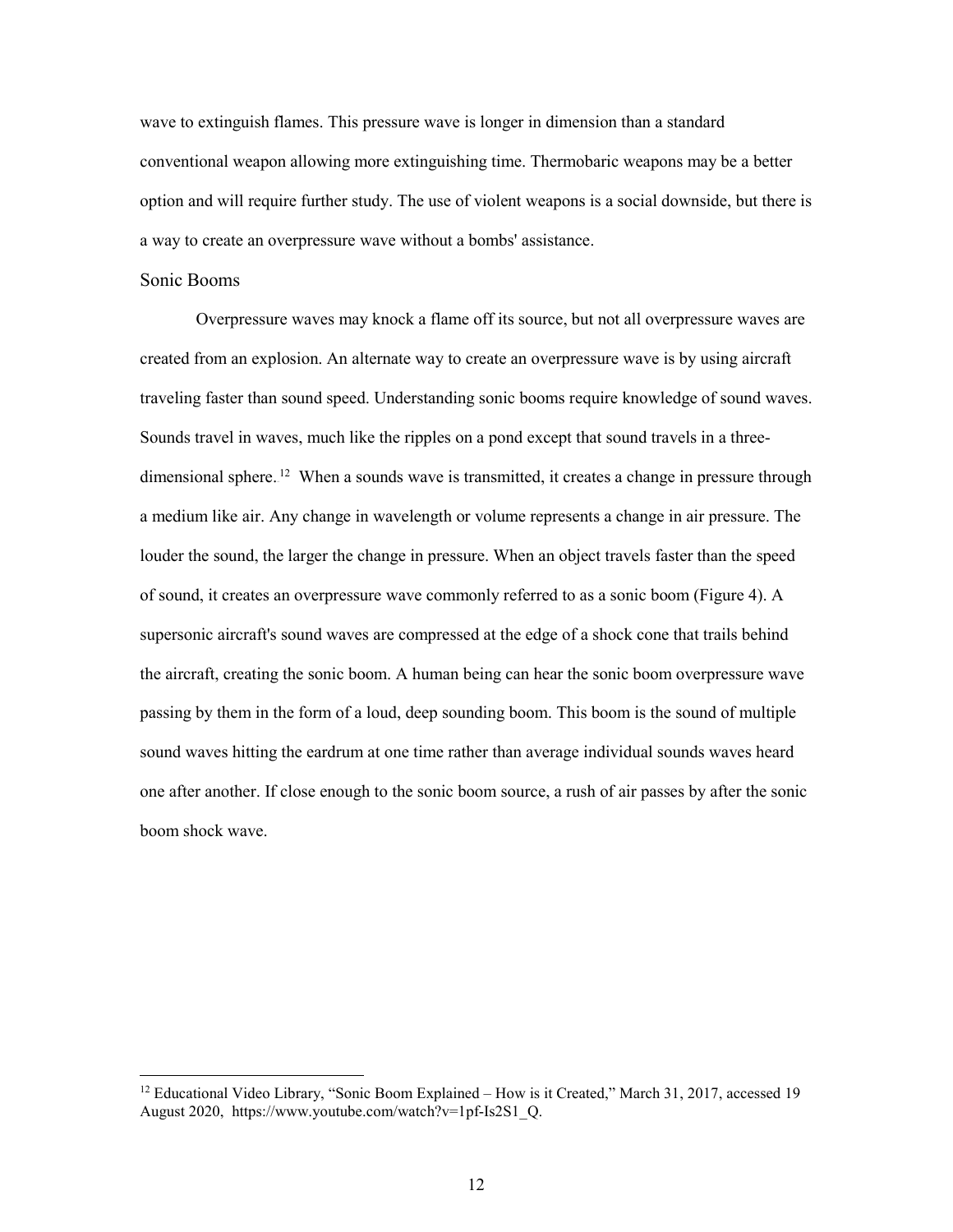

<span id="page-20-0"></span>Figure 4. Supersonic Aircraft Shockwave. Yvonee Gibbs, "NASA Armstrong Fact Sheet: Sonic Booms," *NASA*, August 14, 2017, https://www.nasa.gov/centers/armstrong/news/FactSheets/FS-016-DFRC.html.

As an aircraft flies over Mach 1, a three-dimensional shock cone trails behind the aircraft. The shockwave's width upon impact with the earth's surface is roughly one mile for every 1000 feet of altitude.<sup>13</sup> Meaning an aircraft at 20,000 ft above the earth's surface will have a sonic boom cone that is twenty miles wide or ten miles on each side perpendicular to a plane's flight path. The shockwave on the ground and the overpressure wave are measured in pounds per square foot (psf). Sonic booms flown at 100 feet have produced overpressure waves up to 144 psf or  $6.89$  kPa.<sup>14</sup> While the pressure change near an explosion is much more significant than from a sonic boom, it may be possible that the lower pressure change can knock a flame off its source. Unfortunately, the New Mexican and Russian experiments did not record the pressure of the

<sup>13</sup> Yvonee Gibbs, "NASA Armstrong Fact Sheet: Sonic Booms," *NASA*, August 14, 2017, accessed 19 August 2020, https://www.nasa.gov/centers/armstrong/news/FactSheets/FS-016-DFRC.html. <sup>14</sup> National Aeronautics and Space Administration, *NASA FACTS: Sonic Booms,* accessed 16 September 2020, https://www.nasa.gov/centers/dryden/pdf/120274main\_FS-016-DFRC.pdf.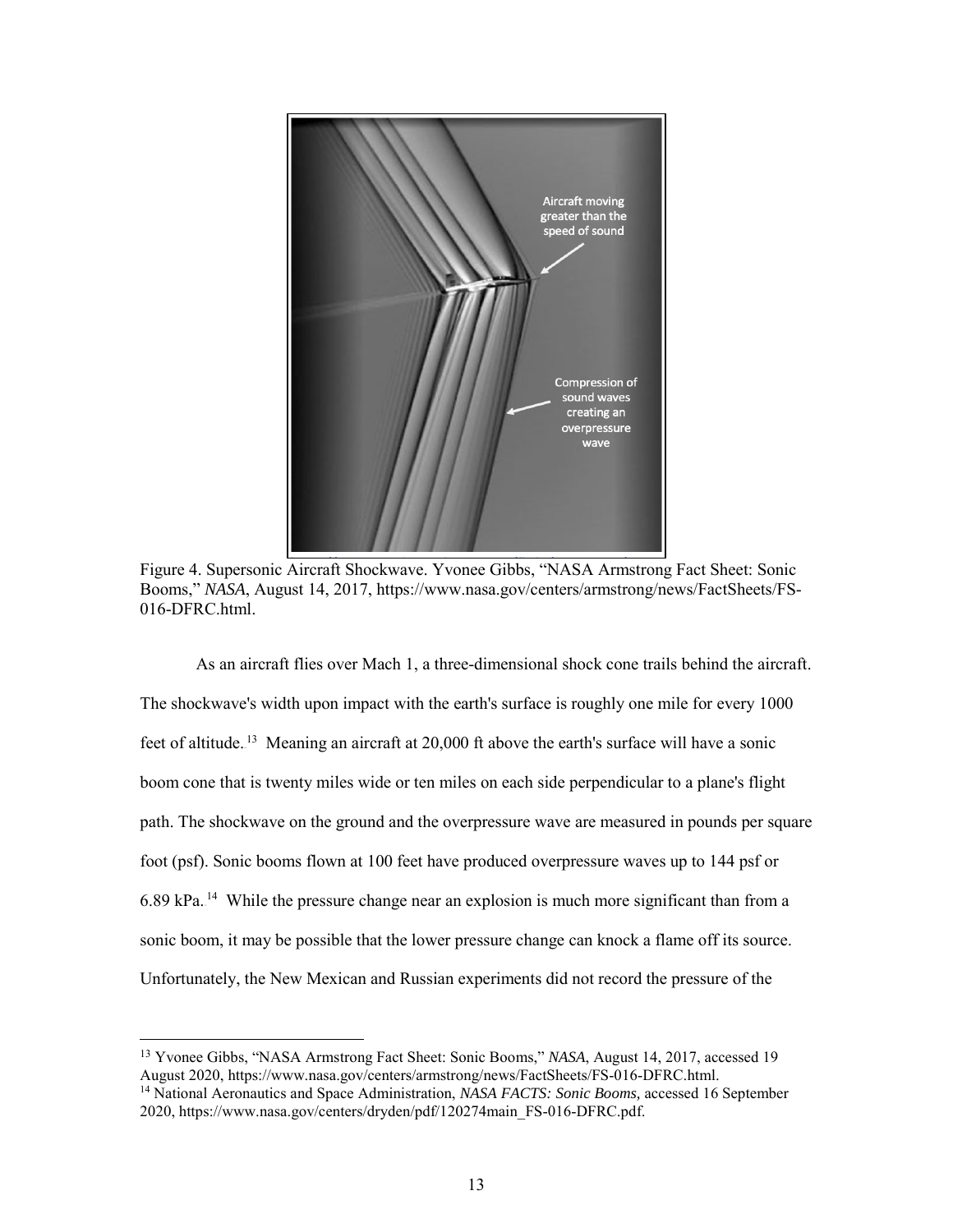overpressure wave at impact with the flame. It is difficult to know whether a sonic boom overpressure wave is powerful enough to extinguish a flame.

 Using a sonic boom overpressure wave is a more palatable option for the public than using an explosive weapon. Any aircraft that can fly over Mach 1 creates a sonic boom. An aircraft such as the B-1 bomber produces a high-pressure sonic boom due to their broader crosssection or size. The cost of a sonic boom option would also be much cheaper than using aerial delivered weapons.

While inconclusive, using a conventional weapon, a thermobaric bomb, or a sonic boom, enough research shows that these options show a significant ability to combat forest fires. The USAF, Department of Defense (DoD), and state governments need to fund direct testing of all three methods to measure their effectiveness. After proving the science, the Federal government and state governments can decide if this new technique has merit. If merit exists, then a C2 infrastructure will need to be established to provide oversight of operations and ensure safe business practices. The next chapter will discuss what C2 may look like using current federal and state-run infrastructures.

#### <span id="page-21-0"></span>Chapter 2 – Procedures, Command, Control and Infrastructure

In the early morning of 24 April 1980, Operation Eagle Claw commenced with the liftoff of three USAF MC-130s carrying over one hundred US special forces troops and civilians.<sup>15</sup> The joint special forces mission was to combine Air Force aircraft and refuelers, Army special operations soldiers, and Navy helicopters. Together, these forces would leave Oman's shores, fly into hostile Iranian territory, rescue American hostages, and safely fly out. Unfortunately, problems met the mission immediately that led to failure in less than forty-eight hours. Although scarred by the joint special operation Eagle Claw's failure, the end of April 1980 contains lessons

<sup>&</sup>lt;sup>15</sup> Mark Bowden, "The Desert One Debacle," *The Atlantic*, May 2006, accessed 21 August 2020, https://www.theatlantic.com/magazine/archive/2006/05/the-desert-one-debacle/304803/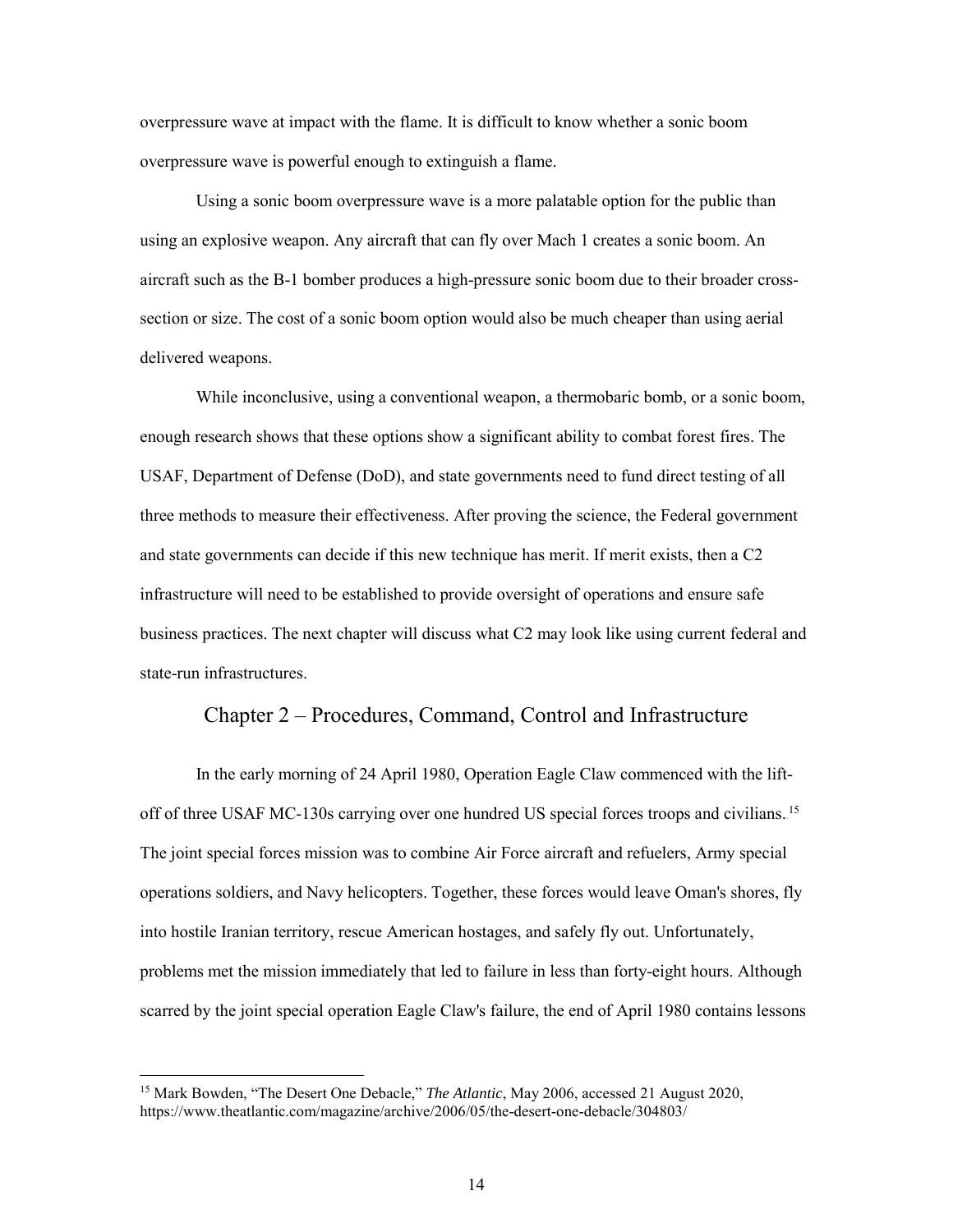to be learned. The first mission of its kind, designed to rescue American hostages held in Iran, is studied by Army Command General Staff College students and multiple military universities as an example of what not to do.

 The Holloway Report, commissioned in 1980, described why Eagle Claw was unsuccessful. Lack of C2 at intermediate leadership levels, lack of comprehensive full-scale training, and the ad hoc nature of the organization and planning are common themes used in the report to describe how the military can learn from the past events.<sup>16</sup> The commission came to a simple conclusion "by not utilizing existing Joint Task Force organization, the Joint Chiefs of Staff had to start, literally, from the beginning…before attaining even the most rudimentary mission readiness." The USAF can use the Holloway Report's lessons to frame the challenges of developing a C2 infrastructure to fight forest fires using SWiFT. The USAF can create a simple yet efficient firefighting system by utilizing and modifying existing federal and state firefighting infrastructures and command relationships. In addition, any SWiFT participants must conduct detailed, comprehensive training with all participants to find any shortfalls and uncover inefficient practices.

This chapter will address the logical sequence of a firefighting mission and propose the process of C2 and the design of a modified military firefighting infrastructure. The fast-moving nature of aircraft and fires requires rapid information passage and quick decision making by ground and airborne crews. Events such as fire detection, information passage, decision making, and action authorization will portray critical areas of the sequence. These key areas also emphasize the foundational theme of centralized control, decentralized execution. Infrastructure must also be flexible to changing conditions of the environment. Ensuring the most efficient form of C2 will promote likely success in these new firefighting missions.

<sup>&</sup>lt;sup>16</sup> Special Operations Review Group, Joint Chiefs of Staff, May 1980.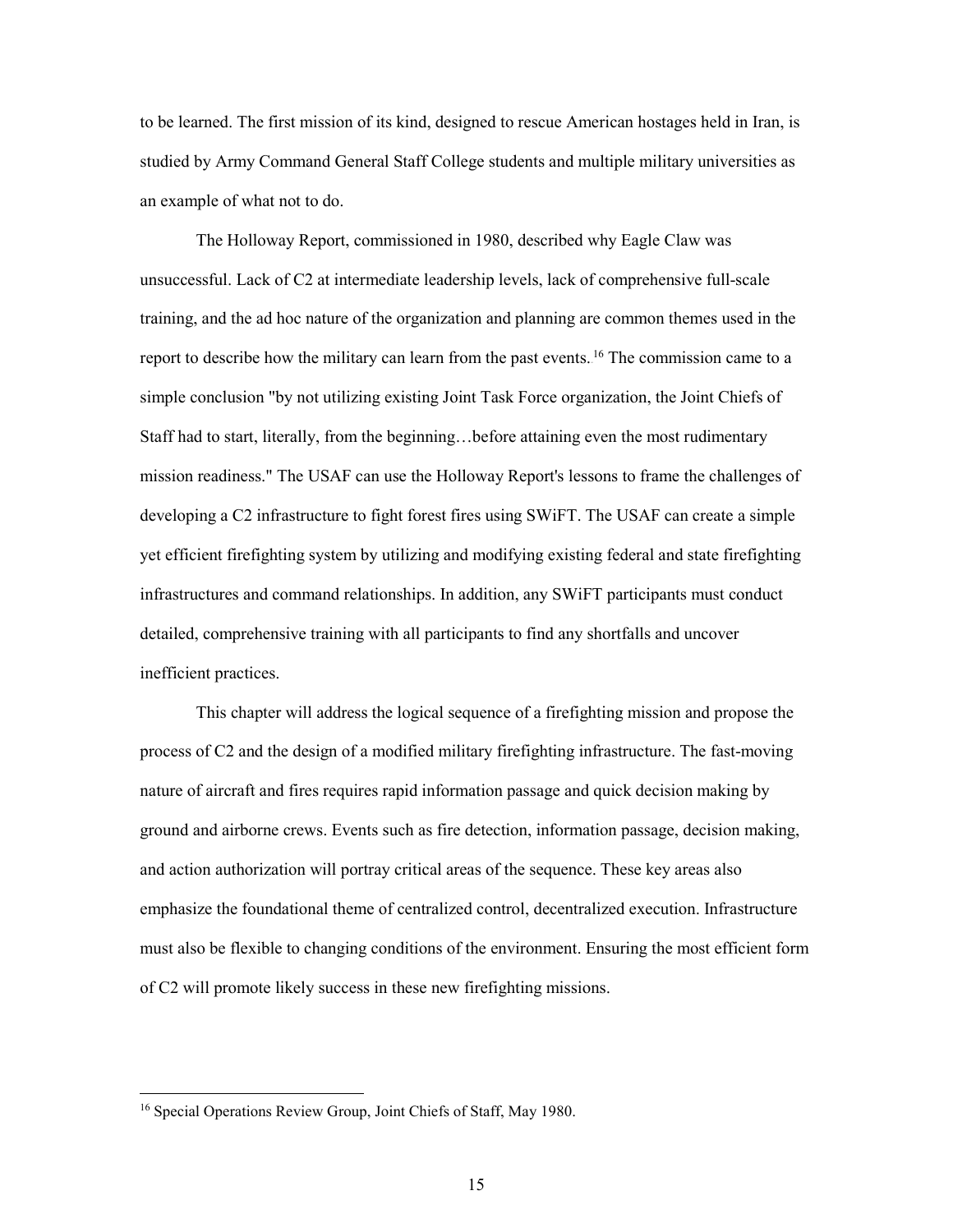### <span id="page-23-0"></span>Current Fire Detection and Reporting

The ability to quickly extinguish a fire is dependent on the time in which the firefighting asset arrives. The earlier assets reach the fire's ignition, the better the extinguishment chances are based on its size and intensity. There are many types of detection capabilities to ensure the earliest possible arrival of the flames. The most common fire detection source is reported visible fires, as citizens identify a distant fire and call an emergency line.<sup>17</sup> These reports are useful, but do not detect all fires, especially those not big enough to be seen by a passerby or hiker. Another method of detecting wildfire is through the use of digital cameras. These cameras are usually placed in austere locations atop mountain peaks. The high elevation usually gives video cameras a 360-degree view of the terrain. Used by fire officials and civilians, these cameras can see the flame at short distances and smoke at further distances. The relatively low resolution, immobility, and reliance on long-range wireless networks can create problems with detecting a fire while it is still small enough to extinguish with minimal effort. Civilian technologies, such as heat cameras and visual smoke detection cameras, are available. When placed in the right position, these cameras can detect fires at other ranges and smaller strengths.

The last method of detection is through the use of orbital satellites. NASA uses the GOES-West satellite to detect fires in western US coastal states, the NASA VIIRS satellite to see small and big fires in the Amazon jungle.<sup>18</sup> Fusing all detection methods together can place firefighting C2 infrastructure on the quickest path to fire detection. Companies such as Northrop Grumman created programs to combine all the detection methods into an easy to use system that

<sup>17</sup> Peter Hannam, "Satellites, Sensors, and Drones Could Put Out Bushfires Within an Hour," *The Sydney Morning Herald*, September 15, 2020, accessed 30 September 2020,

https://www.smh.com.au/national/satellites-sensors-and-drones-could-put-out-bushfires-within-an-hour-20200914-p55viv.html.

<sup>&</sup>lt;sup>18</sup> Shanna Hanbury, "Game Changer: NASA Data Tool Could Revolutionize Amazon Fire Analysis," *Mongabay*, September 15, 2020, accessed 30 September 2020, https://news.mongabay.com/2020/09/gamechanger-nasa-data-tool-could-revolutionize-amazon-fire-analysis/.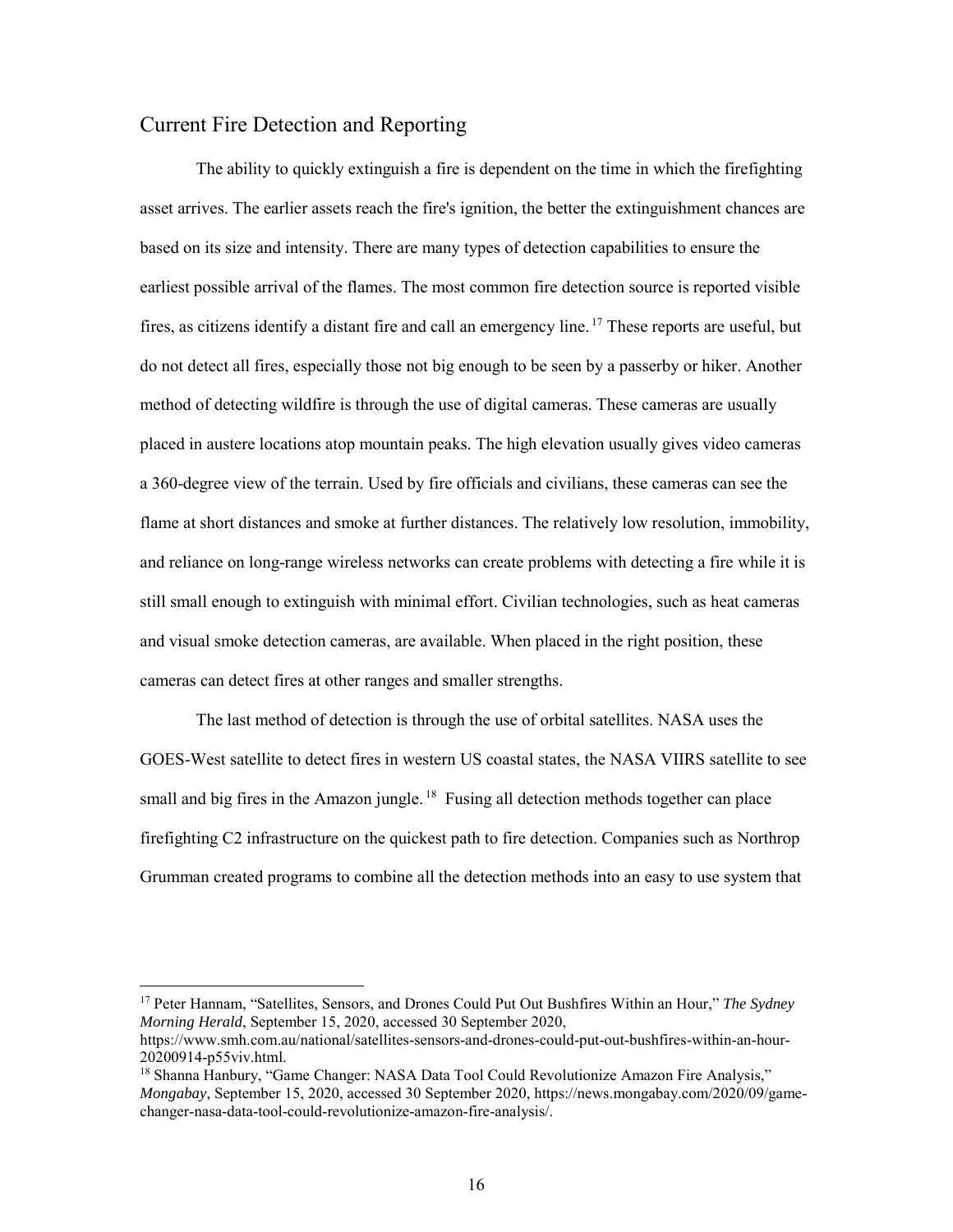can rapidly dispatch fire prevention and firefighting units. C2 personnel could then use this inplace infrastructure to alert Air Force aircraft to a fire location.

### <span id="page-24-0"></span>Current State-Federal Firefighting Relationships and C2

The current state wildland firefighting (WFF) infrastructure uses Federal support only when the state and local governments determine that their firefighting capabilities have been exceeded or exceeded in the near future, known as "surge capacity."<sup>19</sup> Once made, this determination results in a request for Federal services through predetermined channels. The Federal government makes a decision and what services to provide. Much like any bureaucracy, the relationship between local, state, and national firefighting infrastructures can be confusing. Figure 5 can aid in further understanding.



<span id="page-24-1"></span>Figure 5. MAFFS RFA Sequence. US Northern Command, *WFF Process*, August 2020, 1.

After receiving report of a fire, the first decision to be made is: who is in charge? The location of the fire determines this decision. Suppose a fire occurs on Federal lands such as

 $\overline{a}$ <sup>19</sup> Major Benjamin Vail, phone conversation to author, November 23, 2020.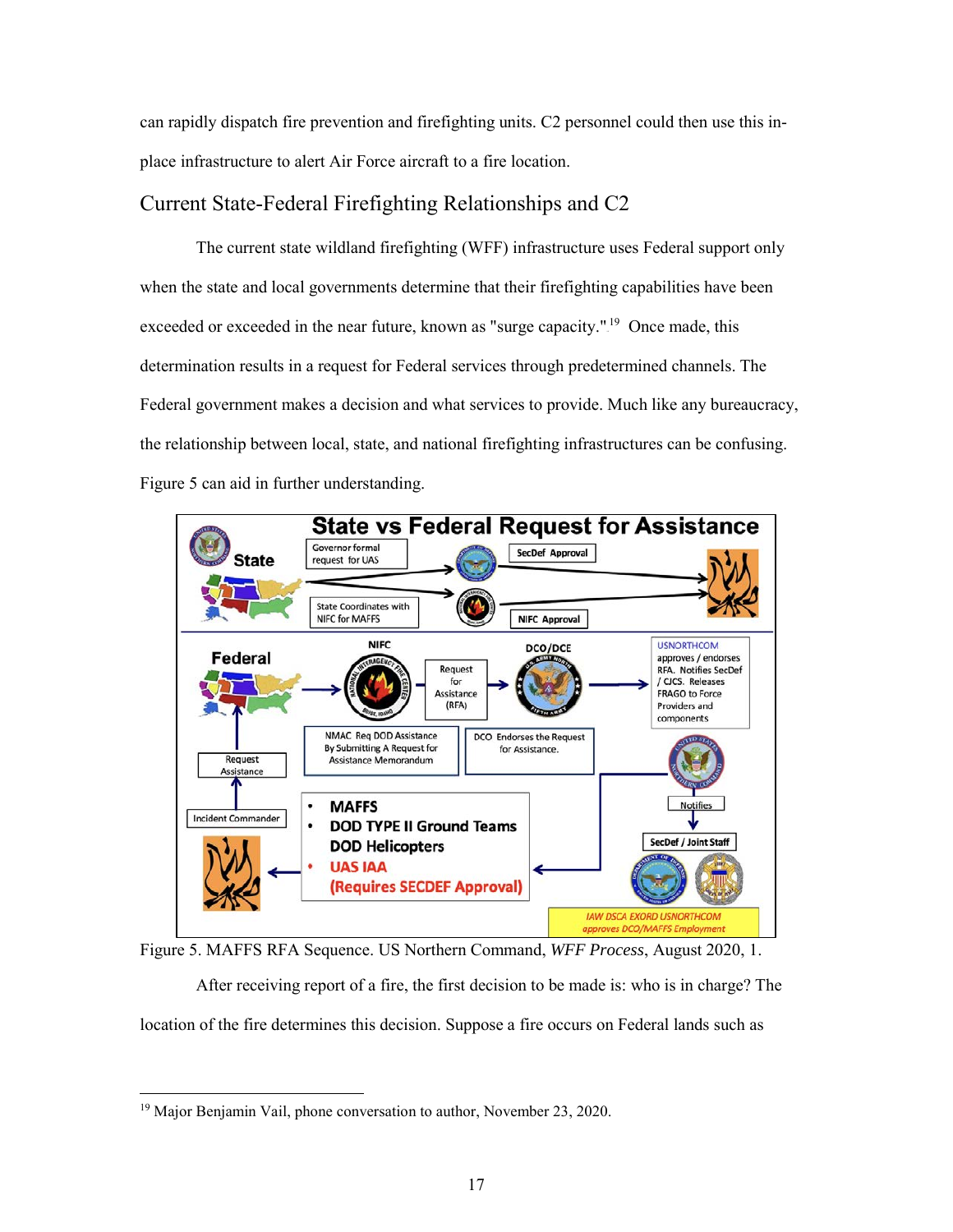national parks or military bases. In that case, a Federal organization such as the US Forestry Service (USFS) or the Bureau for Land Management (BLM) will take the lead. If the fire is on state land, then a state organization, such as CalFire in California, will lead. After picking the lead organization, the next step is to determine whether crews will fight the fire. If the determination is in the affirmative, then the C2 process begins. Though federal and state organizations are different in infrastructure, appearance, and funding, the C2 is agnostic. C2 infrastructure for tactical control of firefighting is always conducted in the same way by the same organization independent of where the fire is. This allows fires to be fought in the same way independent of where the fire is burning.<sup>20</sup> At this point, a state organization such as CalFire take C2 for the operation.

As CalFire takes the lead, they will then make decisions based on the given current conditions. The current number of fires actively fought, wind speeds, weather forecasts and many other criteria are looked at to determine the level of response. Depending on the number of assets available, CalFire will decide where to send civilian rotary-wing aircraft and fixed-wing aircraft. Due to the Economy Act of 1932, governments may not choose to use DoD or Federal resources before exhausting cheaper civilian resources such as aerial tankers, helicopters, and ground crews. This law explains why we do not see many military WFF assets and their late commitment to WFF operations. One exception to the Economy act is the Stafford Act.<sup>21</sup> Under Section 420 of this Act the President of the United States may commit federal personnel and equipment to any fire that he/she determines to be a major disaster. If the fire is not deemed a major catastrophe by the President than WFF operations must continue through state and federal communication lines.

 To set up for WFF operations, CalFire will designate an Incident Commander (IC). The IC becomes the officer-in-charge for that specific fire. The IC will determine what resources are

<sup>&</sup>lt;sup>20</sup> Major Benjamin Vail, phone conversation to author, November 23, 2020.

<sup>&</sup>lt;sup>21</sup> Robert T. Stafford Disaster Relief and Emergency Assistance Act, Public Law  $93-288$ ,  $116<sup>th</sup>$  Cong., S.3418 (January 1, 2021).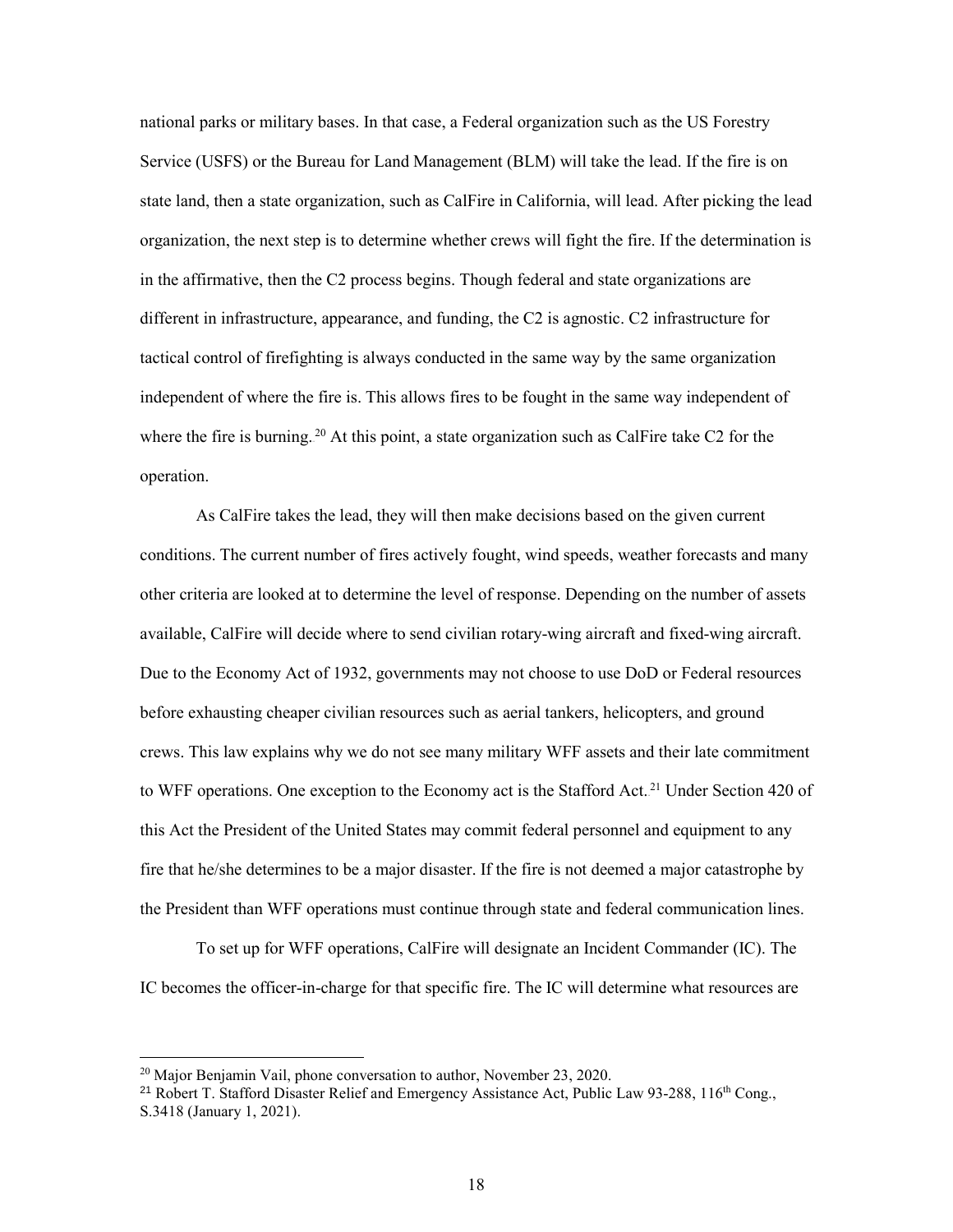needed and how crews will operationally fight the fire. If the IC determines that aerial assistance is required, then he/she will request specific types of aerial assets through CalFire based on size and capability. CalFire will also establish an airborne Aerial Attack Coordinator (AC) flying overhead to coordinate all aerial activities in conjunction with the IC. CalFire will then put a "callout" via a common operating computer program for specific types and sizes of assets. The aerial assets range between rotary-wing and fixed-wing and vary in size. The size is categorized by how many gallons of water or fire retardant carried in one load. Civilian companies with these capabilities monitor the callouts, determine if they can meet the requirement, and answer the request with their assets.

 After the aerial firefighting vehicles arrive on the scene, they adhere to the on-scene AC's tactical orders. The AC directs all on-location WFF aircraft to their appropriate holding areas. When the WFF aircraft are ready to drop their load, they must meet up and follow a smaller lead aircraft. The lead aircraft flies directly over the designated drop area and releases a puff of smoke marking a point where the trailing WFF aircraft release their water or fire retardant. The WFF aircraft, trailing close behind the lead aircraft, follows the same flight path as the lead and releases their retardant or water at the same point as the small puff of smoke. After releasing their load, the aircraft continues to execute more drops or returns to their base of operations to reload. Rotary wing aircraft follow a similar procedure, but are directed to small spot fires due to their limited carrying capacity.

As resources are stretched thin and the number of fires increases over the windy fire season, individual states may need help from other providers. The request for assistance (RFA) process begins when the state government determines that they need Federal resources. The initial request for Federal assistance is sent to the National Interagency Fire Center (NIFC), headquartered in Boise, Idaho. As the fire season begins, NIFC personnel monitor fire activity and resources throughout the country. The data gathered while monitoring allows NIFC to set national preparedness levels (PL) one through five. The PLs "help assure that firefighting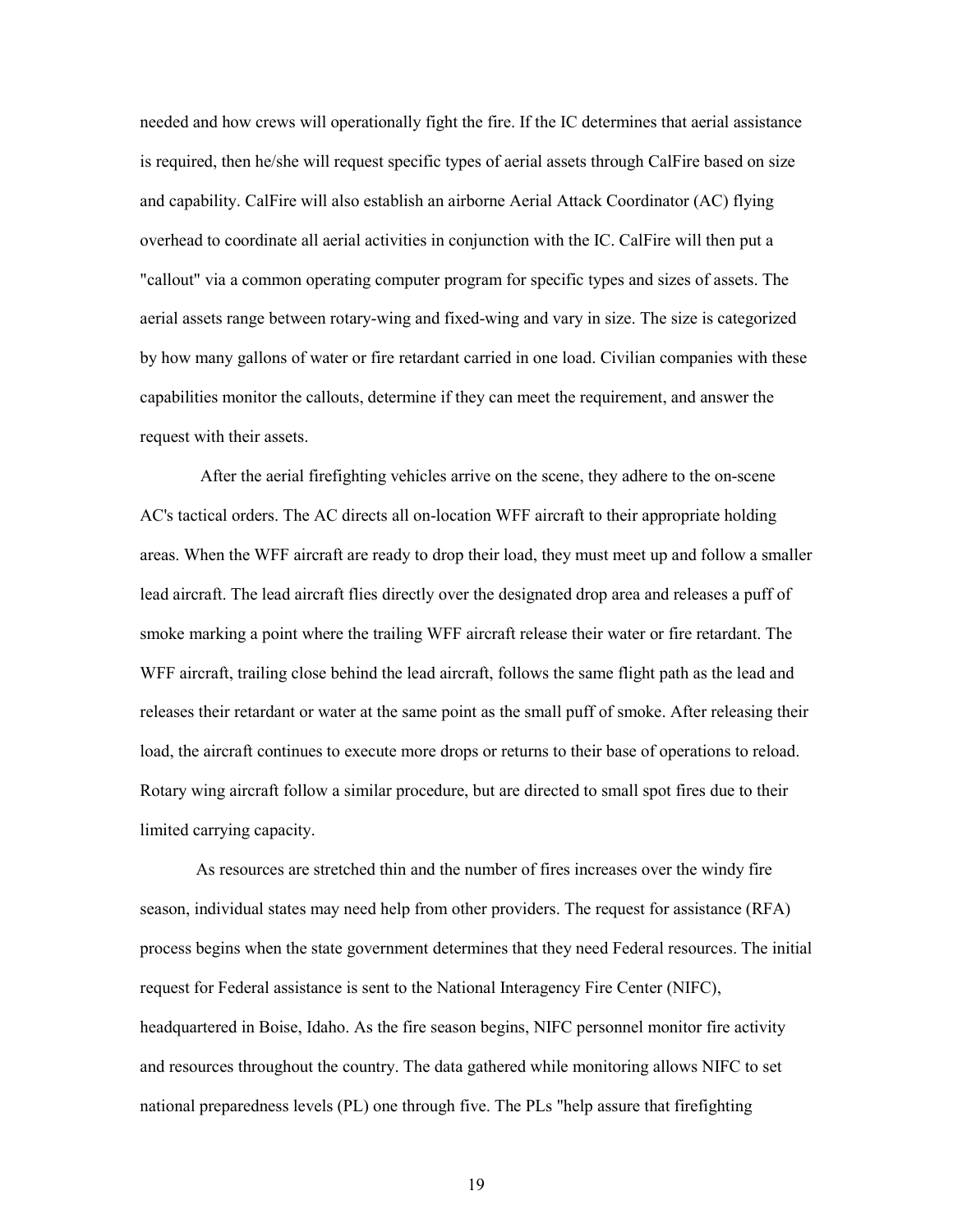resources are ready to respond to new incidents. As the levels rise, more federal and state employees become available for fire mobilization if needed."<sup>22</sup> The NIFC also owns organic firefighting assets and capabilities.

 If the NIFC runs out of its organic resources or anticipates the need for more assistance, then the NIFC will send an RFA to the DoD. This RFA varies by type of asset requested. The "Chairman Joint Chiefs of Staff Defense Support of Civilian Authorities Execution Order" (CJCS DSCA EXORD) categorizes (CAT) assets one through four.<sup>23</sup> Each CAT has different approval authority. The higher the CAT, the higher the approval required. Typically states will request either CATII or CATIII assets. CATII assets are grounds teams, helicopters, and C-130 Modular Airborne Firefighting System (MAFFS), requiring approval from the USNORTHCOM commander (CDRUSNORTHCOM).<sup>24</sup>. CATIII assets like Unmanned Aerial Systems (UAS) require Secretary of Defense (SECDEF) approval. Fighter or bomber aircraft would most likely fall into CATIII but would be better suited for CATII due to the lower approval authority.

The state government first forwards the RFA to the federal government via the NIFC. The NIFC has separated the country into ten Geographic Area Coordination Centers (GACC). Whichever GACC is associated with the RFA, will receive the RFA. The GACC will then forward the RFA to NIFC headquarters in Boise, Idaho. A Defense Coordinating Official (DCO), located at NIFC headquarters, will validate and forward the request to USNORTHCOM and notify/forward it to SECDEF. Servicing the RFA is determined by the approval authority. The approval authority will determine how and when to allocate resources. CDRUSNORTHCOM, as the supported commander, holds operation control (OPCON) or tactical control (TACON) of Title 10 assets supporting NIFC WFF. CDRUSNORTHCOM has coordinating authority for National Guard (NG) crews and support personnel in Title 32 status. NG units remain under C2

<sup>&</sup>lt;sup>22</sup> "National Preparedness Levels," Fire Information, National Interagency Fire Center, accessed 12 November 2020, https://www.nifc.gov/fireInfo/fireinfo\_prepLevels.html.

<sup>&</sup>lt;sup>23</sup> Timothy Russell, USNORTHCOM NCJ3, conversation with author, 3 November 2020.  $24$  Ibid.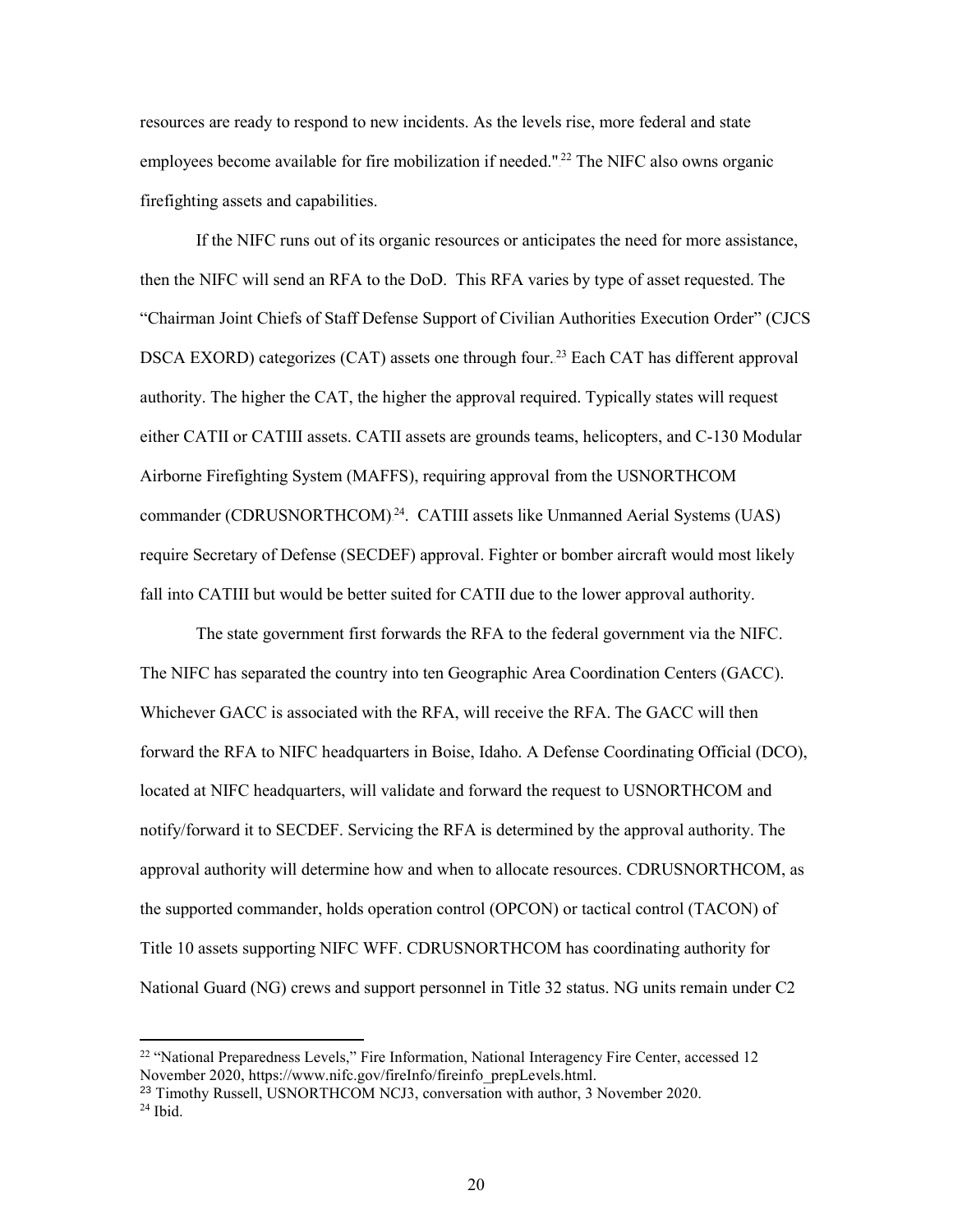of their governors unless federalized.<sup>25</sup> The only current USAF airborne firefighting asset is the ANG C-130 modular airborne firefighting system (MAFFS) (Figure 6).



Figure 6. C-130 with MAFFS. "Modular Airnorne Firefighting System," Wikipedia Foundation, last modified January 9, 2021, https://upload.wikimedia.org/wikipedia/commons/5/5e/C-130 Waterdrop.jpg.

<span id="page-28-0"></span> If the RFA requires the use of C-130 MAFFS, the CDRUSNORTHCOM has two choices: a Title 10 reserve squadron in Colorado Springs or one of three ANG Title 32 squadrons in the US. It is incumbent upon the commander to use the reserve squadron first since he/she holds OPCON over the Title 10 units. It is harder to use the Title 32 units since state governors own them and require governor approval or mobilization from the SECDEF. State governors can activate their own MAFFS equipped squadron after assessing national needs for MAFFS aircraft.<sup>26</sup>

Three states own an ANG MAFFS capability; California, Nevada, and Wyoming. Each of the states has an ANG squadron trained and equipped to execute the MAFFS mission on 24 hour notice. Most states have a standing Operations Order (OPORD) with Air Force North (AFNORTH) allowing governors to pass coordinating authority to AFNORTH and use this capability rapidly. When a governor decides to mobilize their units, they do not have to follow the

 $^{25}$  Timothy Russell, USNORTHCOM NCJ3, conversation with author, 3 November 2020.

<sup>26</sup> US Department of Agriculture, *Modular Airborne Fire Fighting System (MAFFS) Deployment, Operations and Training*, Forest Service, 6 August 2019, accessed 30 November 2020, https://www.nifc.gov/nicc/logistics/references/MAFFS\_Operations\_Plan.pdf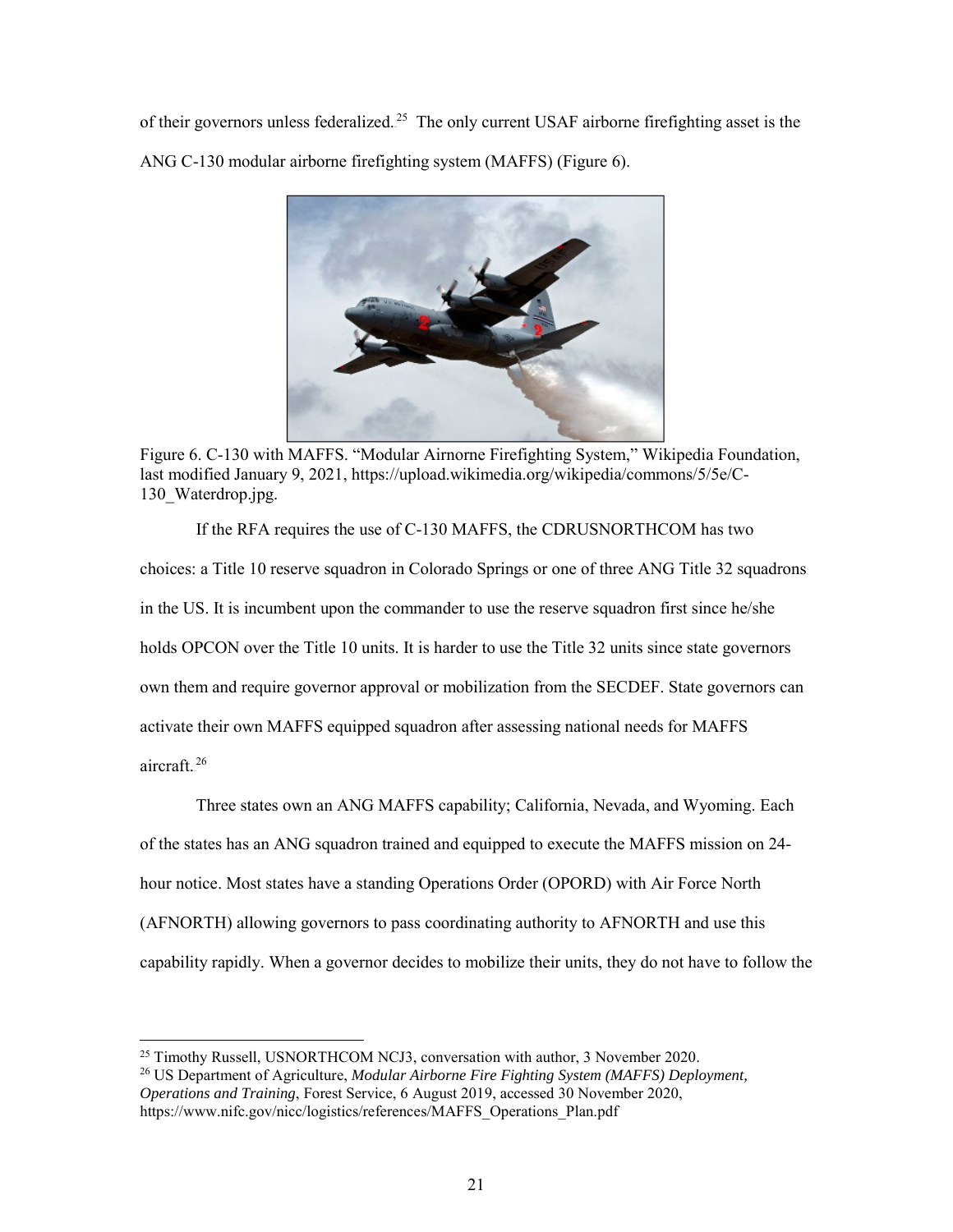same C2 channels described above but must still adhere to the Economy Act. Governors may not use the MAFFS until all civilian assets are used, commonly referred to as "surge capacity."<sup>27</sup> If a state that does not own a military MAFFS capability, and wants it or needs more MAFFS resources, they must go through the RFA process. Once the WFF mission is complete, the same control authority executes the deactivation and redeployment of assets. If the WFF system adopts fighter and bomber aircraft to extinguish forest fires, then these two forms of C2, state and federal, can be utilized.

#### <span id="page-29-0"></span>Modification to the Current System

Taking a note from the Holloway Report, the USAF can utilize many of the established processes and procedures for SWiFT. Using the in-place infrastructure will reduce the new mission's additional costs and allow the current WFF subject matter experts to be directly involved in Swift execution. The current system's direct coordination and C2 with ground crews increase safety mitigation techniques to ensure that air and ground crews are unharmed by falling explosives. The addition of a trained military terminal controller can help to mitigate risk of damage to people and property. State organizations and the USAF can quickly establish training between the associated civilian ground and aircrews as they are part of the current infrastructure. With this in mind, some distinct procedures and rules would ensure the new fighter/bomber mission's success.

The first significant addition to the WFF system is to allow the SWiFT aircraft on the ground or airborne to have direct access to the digital operational environment via digital maps used by C2 centers such as CalFire. The military has seen a drastic change in operational reach and an increase in tactical and operational capability by allowing the warfighter to see what the commanders see; and vice versa. Through systems such as digital data links, satellite communications, and common operating systems (COS), decision-makers and tactical operators

<sup>&</sup>lt;sup>27</sup> Major Benjamin Vail, phone conversation to author, November 23, 2020.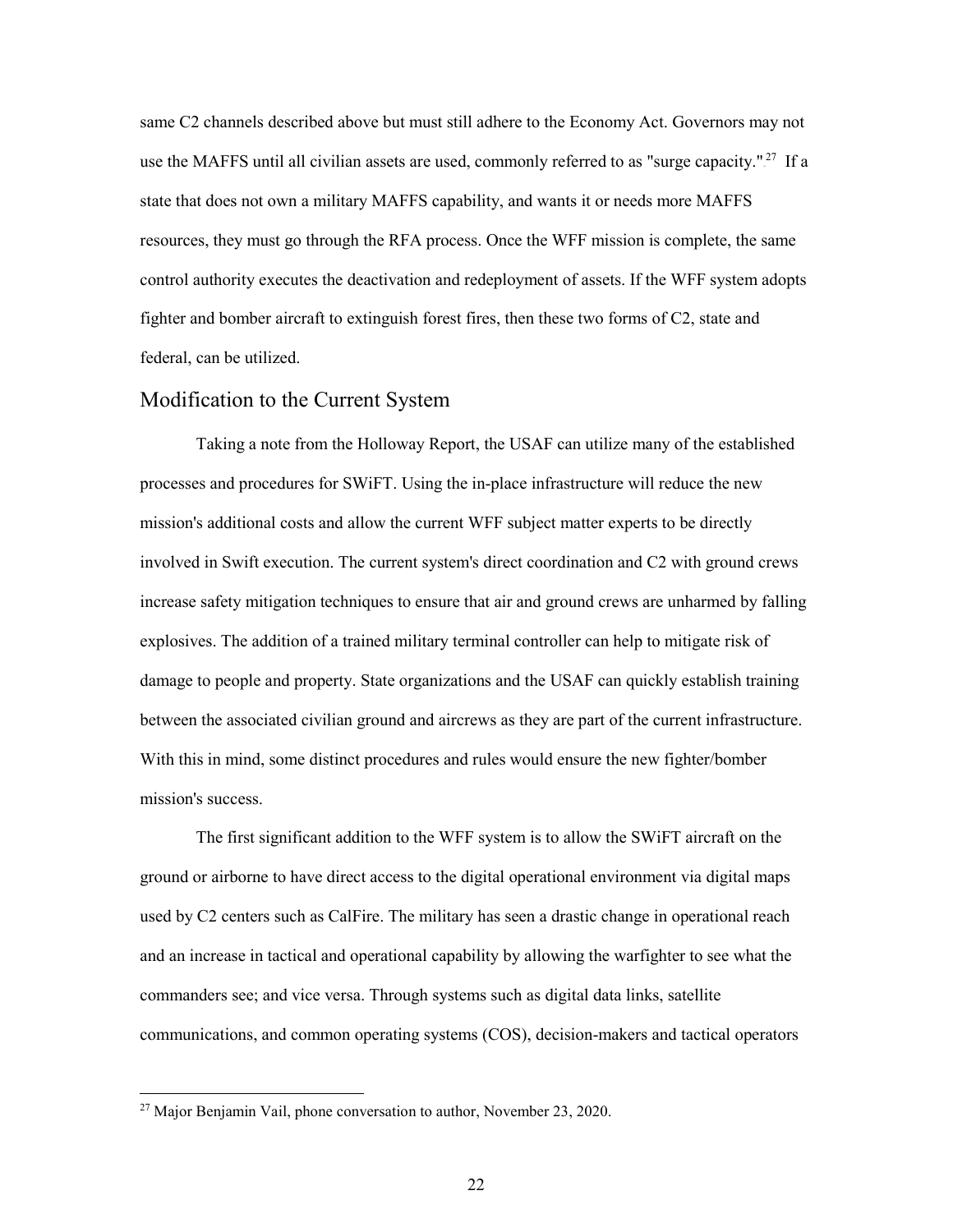can see the "big picture" together, which reduces confusion and increases efficiency. Introducing these concepts to WFF operators and decision-makers will reduce the amount of time it takes a message to be passed from the decision-maker to the operator. For example, a WFF aircraft may receive notifications that are too old to be acted upon by the time they receive them. In determining if the message is current, they may also miss an opportunity to extinguish a fire that is of more importance. Digital systems embedded in SWiFT aircraft can reduce message passage duration by instantly receive messages from C2 decision-makers via satellite or radio. This concept is even more critical for fighter/bomber aircraft that can arrive on the scene of a fire much faster than any other aircraft or ground-based platform.

The second significant change would entail new rules allowing for military aircraft first, rather than last. By generating a modification to the 1932 Economy Act and allowing states to use fighter/bomber aircraft at any point during the fire season, the mission would see a greater chance of success. Because there is a limited number of bombs and their effective theoretical radius is around a one-hundred-meter radius, this new tactic is best suited for small fires in remote areas. If the Economy Act is not changed or modified, then fighter/bomber aircraft would wait until all civilian options are exhausted and then brought into fighting large forest fires with many bombs and sonic booms. Resources would quickly become diminished as they are used in a method counter to the intended use.

In conjunction with the first, another significant change is creating a new agreement between the SECDEF and state governors to use reserve and ANG fighter/bomber aircraft that are trained and equipped to fight fires with the latest techniques. Typically, a fighter/bomber aircraft would be CATIII or higher, requiring SECDEF approval for use. This standing agreement would be in place during designated fire seasons. The agreement would change SWiFT aircraft from CATIII to CATII, and utilize those aircraft and crews rather than squadrons. The aircraft and crews would "deploy" to state hot spots during fire months and fly 24-hour operations over each state or maintain an alert posture while awaiting the launch order from a state official to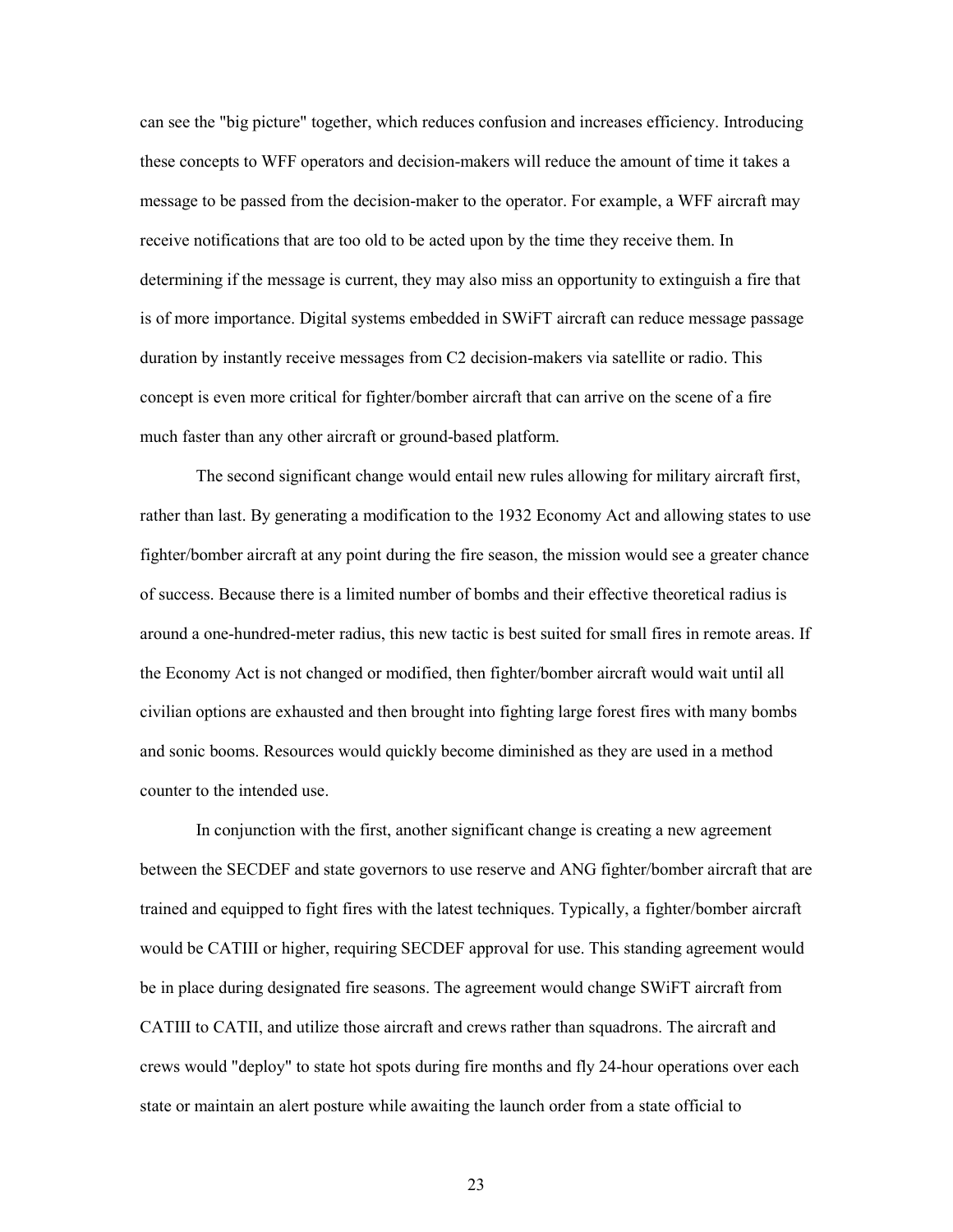extinguish a fire. An alert posture can ensure the aircraft can launch in a predetermined amount of time to affect a wildfire in the state. This procedure is done daily in many coastal states for national defense. An alternative to this agreement is to change the authority delegated within the CJCS DSCA EXORD. This change would allow the USNORTHCOM Commander to request and receive forces from the services and approve RFAs. Both of these actions would be on behalf of the SECDEF. Either of the options would contribute to a faster approval process.

Once this type of mission is approved, SMEs would create a new set of aircraft launch criteria to allow efficient and safe operations. The measures would be used by C2 operators to quickly decide if the use of USAF fighter/bomber aircraft is necessary and safe in a given fire and its surrounding environment. Figure 7 is an example of the proposed criteria.



<span id="page-31-0"></span>Figure 7. Possible SWiFT Launch Decision Tree. Author.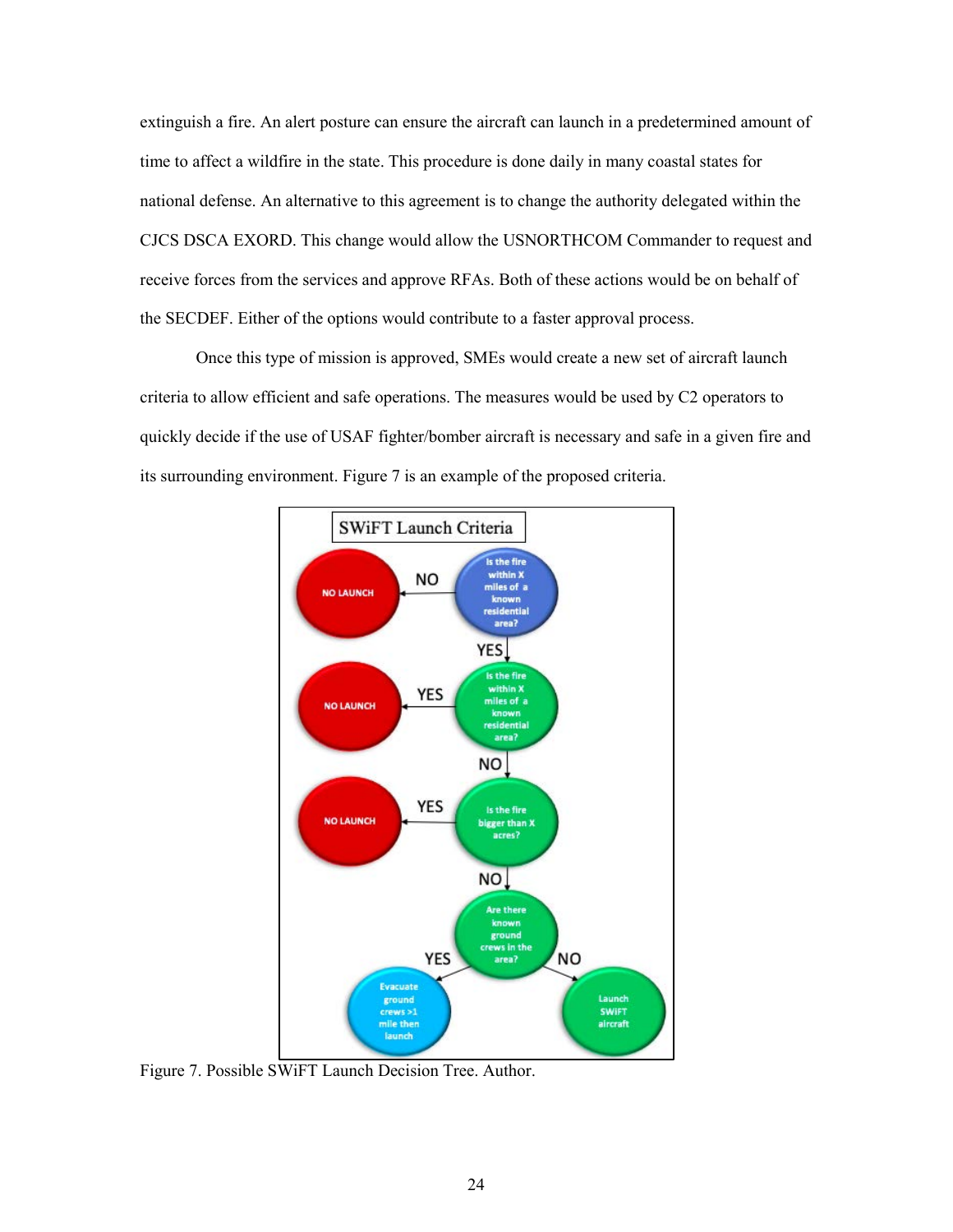WFF training is another robust infrastructure in place and used by state and federal assets to practice current and new firefighting techniques. Every spring, CalFire, USFS, and the California ANG participate in a week-long training exercise to remain proficient in their skills and prepare for the upcoming fire season. These exercises usually include a civilian air attack aircraft coordinating all airdrops on a simulated fire along with a civilian lead aircraft that directs the C-130 MAFFS aircraft where to drop their load. This kind of training is precisely what the new mission would need to ensure all participants' safety. Although a week is modest, additional training would need to be in place to teach the unique processes involved and brief ground crews on new tactics, techniques, and procedures (TTP) when operating within the vicinity of large ordnance missions.

 To avoid problems like those experienced in operation Eagle Claw, the USAF should utilize processes and infrastructure currently in place across the nation. These processes would have stood the test of time and are adaptable to change in the operating environment. The training system and C2 would need to be adjusted to account for the increased danger to ground and aircrews, but this is the inherent nature of wildland firefighting.

#### Chapter 3 – Combating Public Fear and Mitigating Risk

<span id="page-32-0"></span>"If I had asked the public what they wanted they would have said a faster horse"

#### —Henry Ford

A mother kisses her 15-year-old daughter goodbye as she departs for a Friday evening with her boyfriend. As they parade down the front yard walkway, she yells, "make sure you are home by ten!" The mother softly closes the door, locks the latch, and looks up at the living room wall clock. "5 pm," she says under her breath, "five hours, and she'll be home." The apprehensive mother continues with her evening as planned, making dinner with the family, calling grandpa to see how he feels. Every few moments, she cannot help but think about what her daughter is up to; this is the first time she has allowed her teenager out this late. She wonders if she is ok and thinks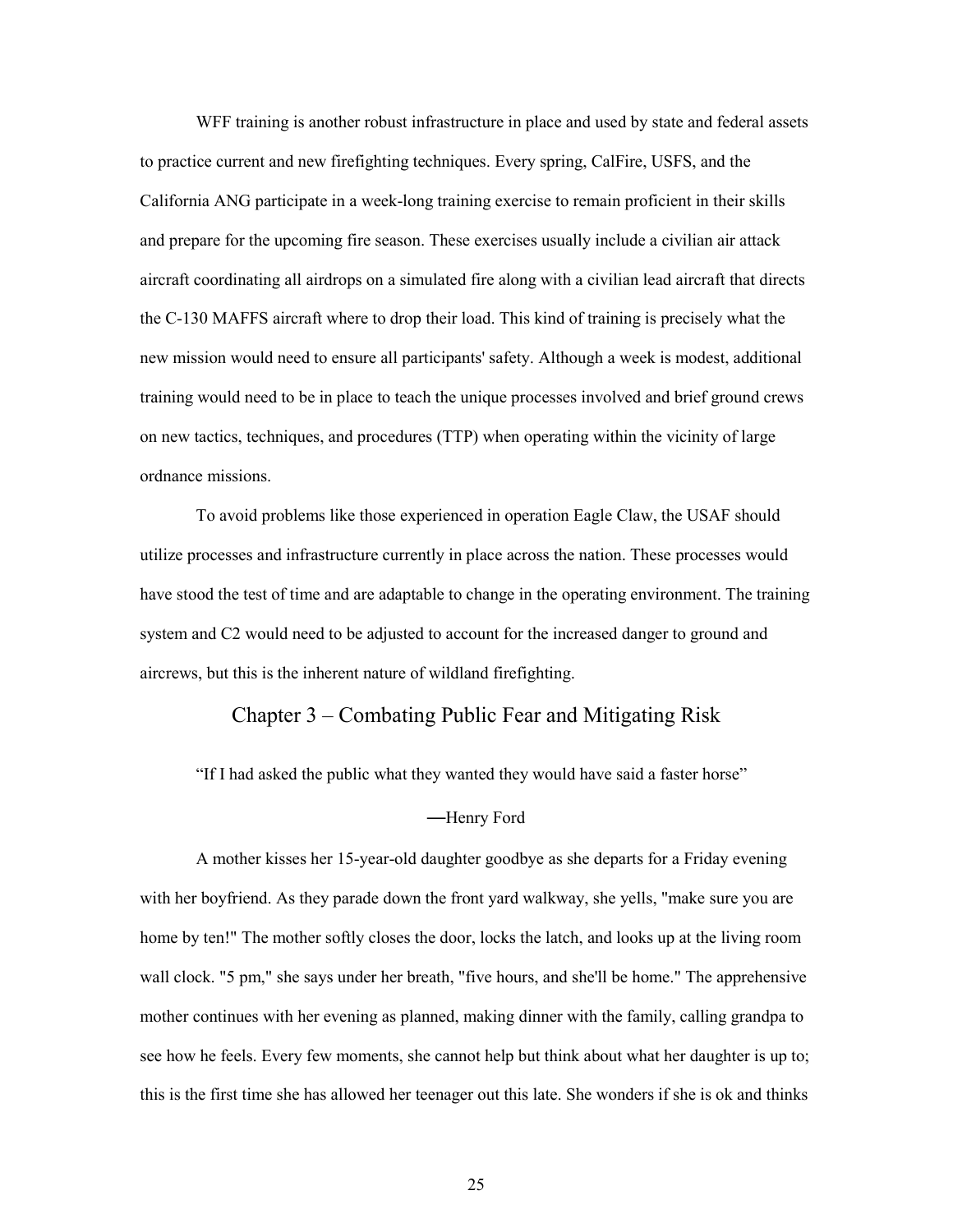about texting her to make sure. No, she thinks, her daughter will just be annoyed and probably not answer back. Nevertheless, what if she is not having a good time? Or worse, what if she is in trouble? Maybe that is why she has not called or texted since she has left. The mother decides to send a text "how is the date going?" she asks. No reply. Maybe she is in trouble, she thinks. "Are you ok?" she sends. No reply. The mom is starting to worry. All of the news stories and NETFLIX shows she has seen about missing children and murder continue to haunt her. She wonders, will my baby be ok?

This story is an example of "probability neglect."<sup>28</sup> Probability neglect describes a pattern of behavior in which "the amount of concern is not adequately sensitive to the probability of harm."<sup>29</sup> The mother's concern for the daughter's well-being is much different from the probability that harm will come to her child. The mother's emotional thoughts and social understanding of the potential of harm are blocking the reality of probability. The probability can be expressed as a fraction, where the numerator is the number of harmful events and the denominator being total events. The numerator is much less than the denominator, but the mother "neglects" the denominator while only thinking about the numerator. She is allowing her emotions to get the better of her while forgetting about reality. Placing importance on emotion over reality can happen to large segments of the public during times of change.

 The 1989 "Alar Scare" occurred when apple growers began to spray a chemical known as Alar on their produce to create a better product.<sup>30</sup> While this was happening, media reports of potential cancer risks from the chemical permeated throughout the United States. The public began to protest and denounce the chemical's use with the fear of climbing its way to Congress. The apple industry sustained a large loss from the scare and stopped using the chemical. Later research showed that, while the chemical was a possible carcinogen, the chances of contracting

<sup>28</sup> Daniel Kahneman, *Thinking Fast and Slow* (New York, Farrar, Straus, and Giroux, 2011), 144.

 $29$  Ibid.

<sup>30</sup> Ibid, 143.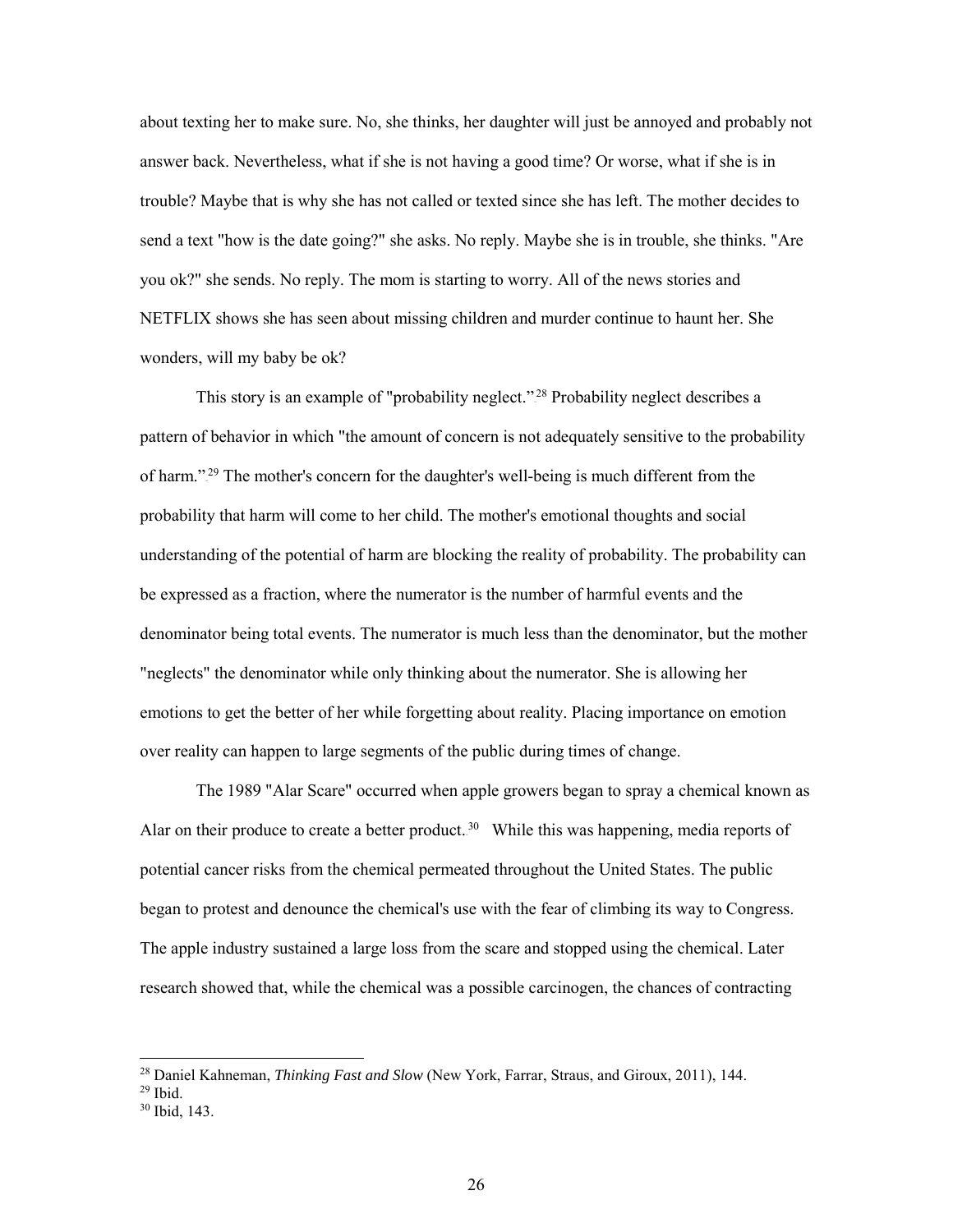cancer were meager and within or near the Environmental Protection Agency (EPA) standards.<sup>31</sup> This event is not only an example of probability neglect but of Daniel Kahneman's "availability" and "affect" heuristics. The world-renowned psychologist has used these concepts to explain why humans tend to make choices based on feeling rather than knowing. The Alar example shows how, much like the mother and her daughter, the public can make decisions based on "how they feel" rather than "what they think." In Alar's case, the public did not have the information readily available to allow them to analyze data on the chemical, so they instead relied on easily "available" emotional information. The lack of information and public pressure led congressional leaders to outlaw the use of a chemical that could have potentially been good for the country and the economy.

 To help the public accept the benefits of SWiFT, military and civilian leaders must avoid concepts like probability neglect and affect and availability heuristics. Ensuring the public knows the benefits and risks associated with the new system will allow the public to make their own information-based decision on accepting the SWiFT program. Public leaders must garner support from constituents across city and state lines to ensure the fewest political. Common doubts will be in play in the public's minds, such as unnecessary government intervention, unwanted military presence in the non-military matter, environmental protections, misallocation of funding, and, of course, corruption. These many valid public concerns need mitigation before enacting any new military-civilian relationship.

 The trust in civilian-military (civ-mil) relationships vary from state to state and county to county. These relationships leverage help to launch the SWiFT concept. Some "politically conservative" states may be the best target for beginning the new program. Wildfires in conservative states such as Wyoming, Utah, and Montana present both social and ecological

<sup>31</sup> Nathaniel Sheppard Jr., "New Studies May Rekindle Apple Dispute," *Chicago Tribune*, March 30, 1989, accessed 30 September 2020, https://www.chicagotribune.com/news/ct-xpm-1989-03-30-8903300926 story.html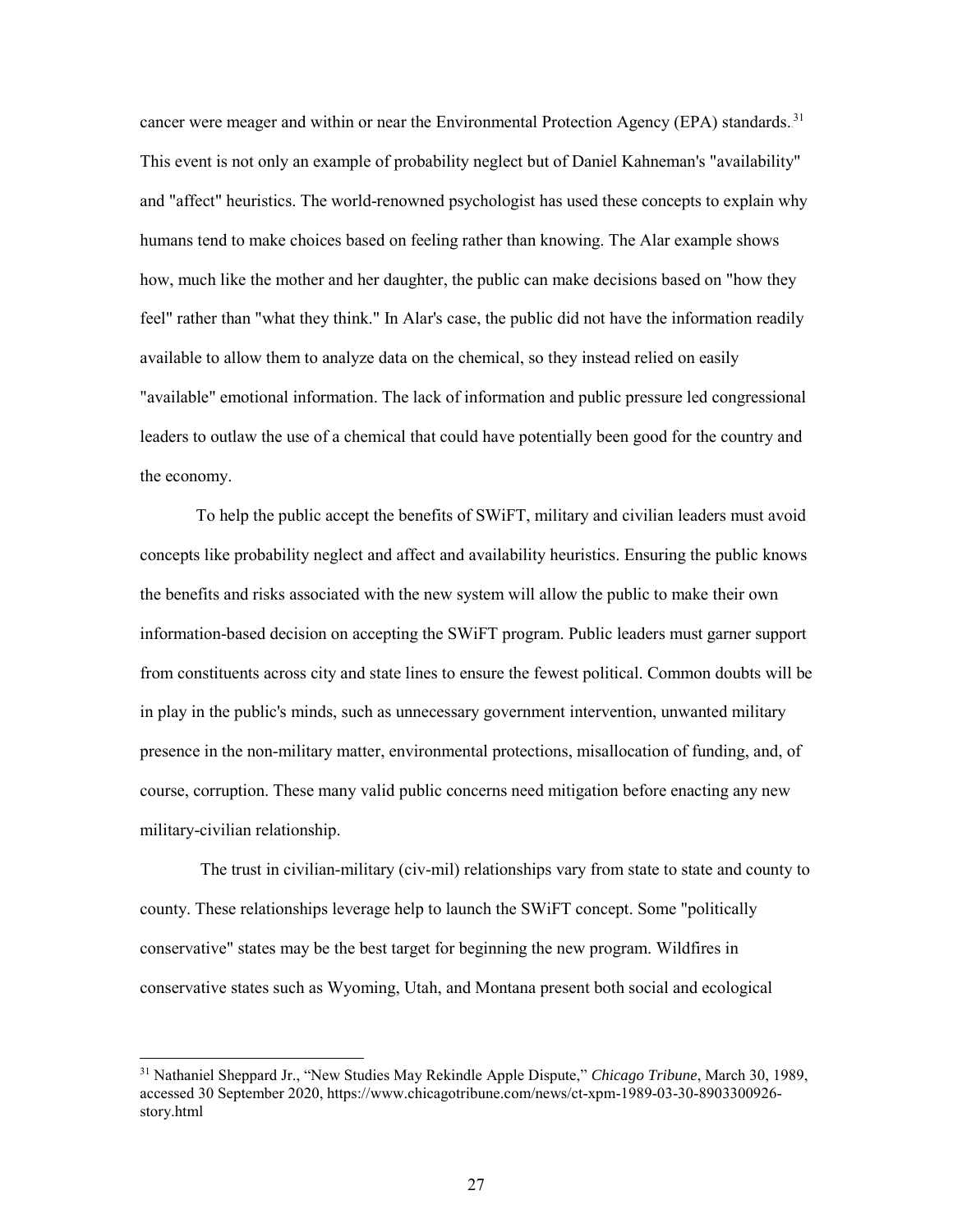environment that may be friendly. The 153rd Airlift Wing in Cheyenne, Wyoming, maybe the best candidate in the state, already has a WFF C-130 MAFFS trained unit and an established infrastructure for fighting wildfires. Introducing the new program in the "friendliest" operational environment will then help other states garner support.

 Another technique that will help improve public relations is naming the program, which is non-threatening to the public and avoids using the word bomb. The name should bring comfort to the local populace but still show the intent of the program. One possible name is Special Wildland Firefighting Tactics. The use of the word "special" implies that the program is new and unique. "Wildland Firefighting" is used to reinforce the purpose of the program. Recent experiences with forest fires will most likely draw support for new tactics. Avoiding the use of words that associate the military with the program can help avoid negative biases. While this is not the only option friendly program name may allow the public to accept it as necessary and not harmful.

 The military must make available all information on the program for unfamiliar people and are fearful of the unknown. The information must show how the program's science works, much like chapter two of this monograph. Other information such as the cost, funding the program, and why it is better than current firefighting techniques must all be publicized to show nothing to hide. Those who may be skeptical of government programs will need this information to better understand that this new technique protects the public and public infrastructure rather than hidden meaning. To ensure that the message is fair, leadership must complete proper environmental testing and the surrounding public from localized blasts.

 Explosions carry an inherent risk to anything within the blast area, along with many second and third-order effects that can spring up in the future. The most prevalent risk with this new WFF technique is to nature. States have established procedures to clear areas prior to allowing aircraft to drop water or fire retardant. SWiFT would require a more thorough search and closure based on a higher chance of injury from blasts. The impacts of explosions on the local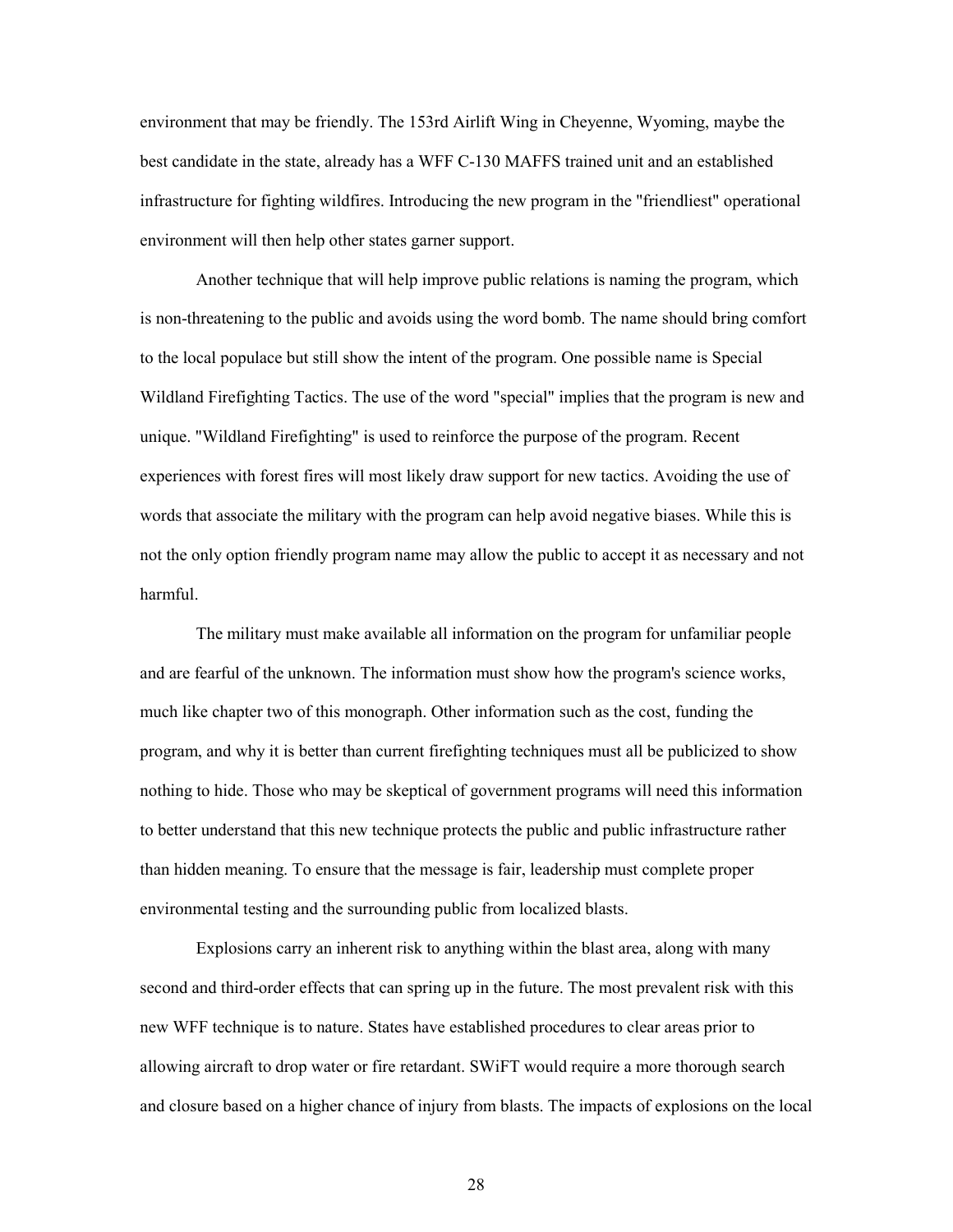forest, its inhabitants, and the ecological environment must be determined and mitigated before their use. While it is safe to assume that most animals tend to run away from fires, and thus the explosion area, it is hard to determine what the impacts are to the soil composition, insects, and root systems. Whatever the environmental impacts the EPA determines, they must be disseminated to the public to allow for fair opinion. Mitigation of risks to humans, wildland firefighters, and local infrastructure through established best practices and the development of new practices will ensure safety. The military executes combat close air support (CAS) worldwide daily, and their technical knowledge on the weapon capabilities is unmatched. Combining the CAS and technical knowledge with civilian safety protocols can mitigate immediate risks to the public and firefighters.

 The public concern for safety will be one of the most challenging hills to climb for this endeavor. There may be only one shot to get this new technique off the ground and into the air, so civilian and military leaders need to make sure all bases are covered. Helping the public avoid pitfalls like the availability heuristic and probability neglect can ensure that decisions are made based on analysis and information rather than emotion. By showing the benefits outweigh the risks, we may help stop massive loss to forest fire damage.

Numerous steps such as funds appropriation, weapon testing and environmental impact studies must be taken to begin building the SWiFT idea into something tangible. The evidence provided in Chapter one shows enough data to make a credible hypothesis: an overpressure wave created by either a Mk82 explosion or supersonic shockwave can extinguish all or parts of a wildland forest fire. Pairing this hypothesis with the ability to protect state infrastructure from devastating wildfires can provide the necessary narrative to those in Congress and the military to begin appropriating funds for testing.

 The testing must be done in conditions that most closely match those of a WFF in the western US. Weapons testing areas located in the southern portions of the country like Florida and Alabama may be avoided due to the flat terrain, humid conditions and low wind speeds.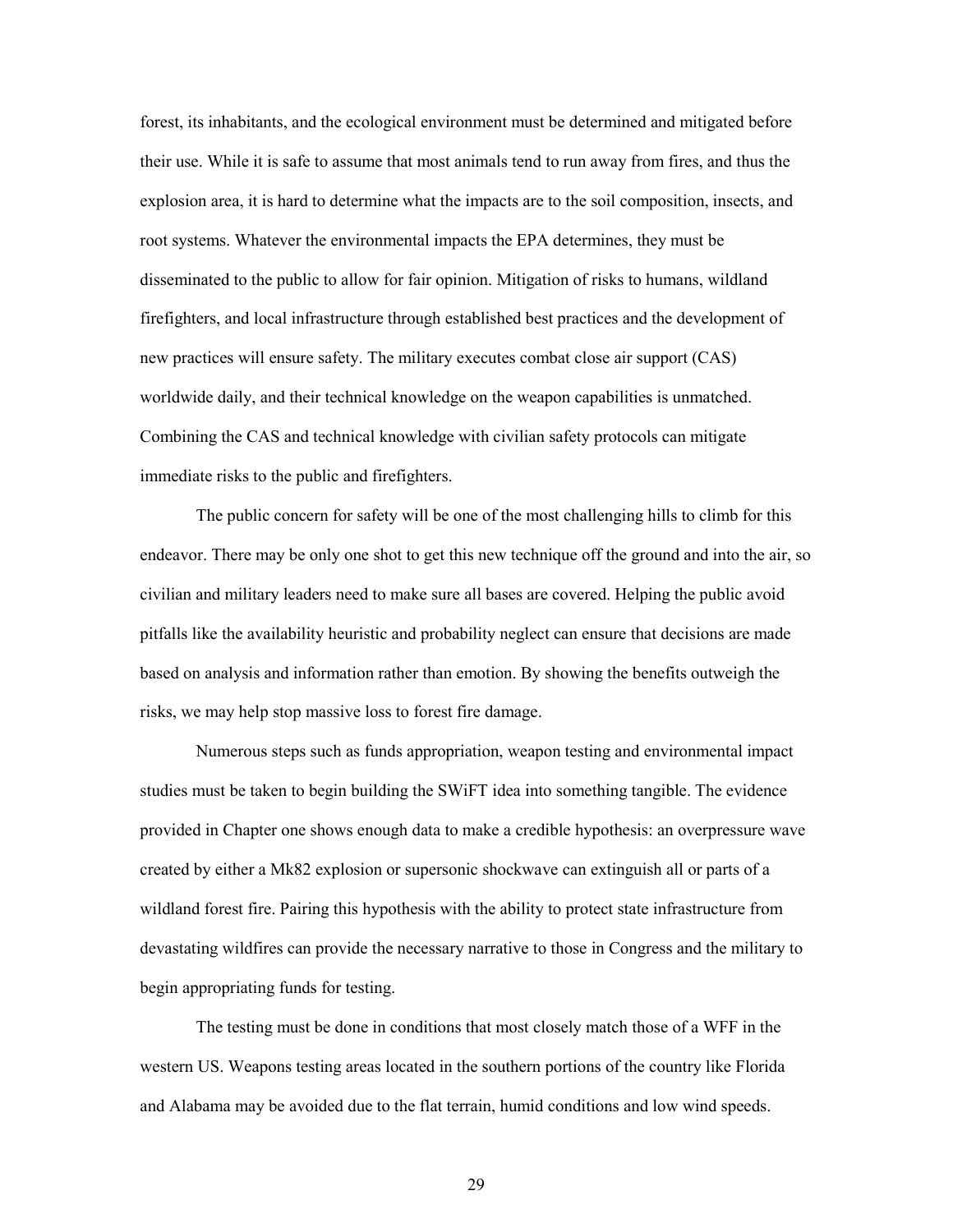Testing areas such as Arizona, New Mexico and California are better suited to ensure the best replication of dry environments ladened with conifer style trees. These areas also tend to be far away from local populace where threat of actual wildfire is low. The testing must also be executed in conjunction with WFF SMEs from state organizations to ensure the fire replicates that of actual California, Oregon or Colorado wildfires. The testing areas must also be approved for low altitude supersonic flying speeds. There are few areas in the continental US where these types of speeds are allowed at low altitude. The combination of all these characteristics may be difficult to find in one area but is possible.

 Funding must be secured to execute the weapons testing and environmental studies. The cost of weapons testing will remain very low due the current existence both aircraft, weapons, SMEs and land. The preponderance of cost will be in the studies required to ensure less harm than good to our natural areas where the fires occur. These types of studies can take years to complete due to numerous living organisms and repeating third and fourth order affects. If funding is secured environmental studies in California and Oregon must begin immediately to ensure the SWiFT program can start as soon as it is ready.

Funding for this program is can be obtained through the yearly National Defense Authorization Act (NDAA). The NDAA is signed by the US Congress every year and represents the DoD's annual budget for the following year. When a program like SWiFT is signed into the NDAA it will be accompanied by authorization and appropriation. The yearly authorization bill and appropriation bill will define which agency is responsible for the SWiFT program and will also allocate the funds. The first request for SWiFT into the NDAA may be for testing funds and environmental impact funds. These funds would be microscopic compared to the annual DoD budget.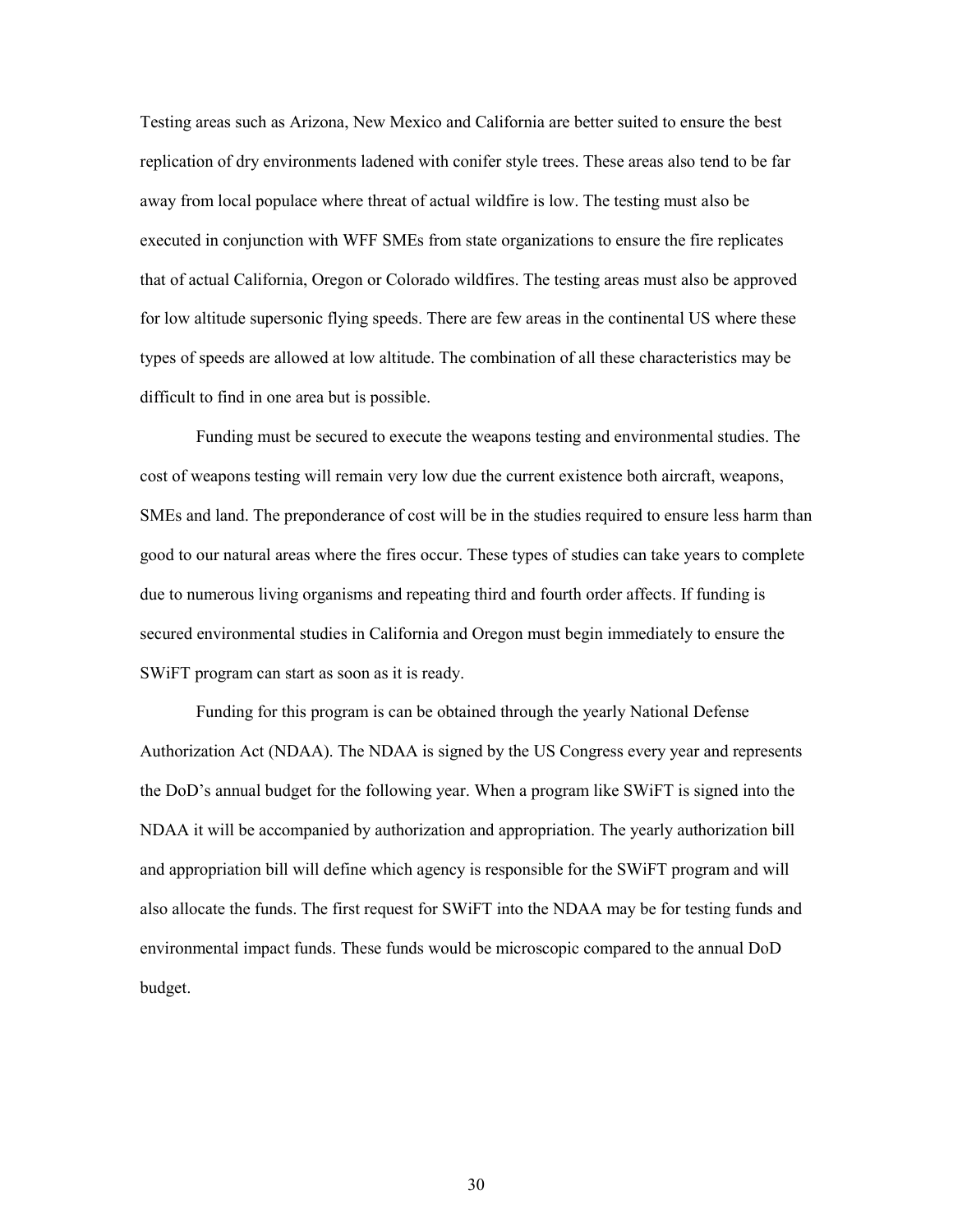#### Conclusion

<span id="page-38-0"></span> SWiFT may sound like a novel idea, but the concept this paper describes is not entirely new. USAF Lt Col Mike Benitez wrote a 2018 Popular Mechanics article about the same idea. During the research for this paper the author was contacted by numerous people that were either researching something similar or were just interested in the topic. There is no doubt that this small population of citizens interested in new firefighting techniques is much bigger what is we perceived. The research mentioned in Chapter 2 is evidence that others are trying to find a way to prevent or extinguish wildfires outside of current techniques. The scientific community is always searching for new ideas and concepts to solve current naturally occurring problems.

The philosopher Thomas Kuhn described change in the science field as Paradigmatic Change Theory.<sup>32</sup> The theory describes the scientific community, and other human communities, as operating under specific paradigms. These paradigms can be thought of as established ways of thinking. Ways that have been vetted over time through and used in discourse throughout the specific community. The theory also describes how paradigm change over time. This change or paradigm shift occurs when a crisis occurs that the current paradigm cannot solve. Thus, a new paradigm, or way of thinking, is necessary to solve the crisis. Once the crisis is solved with the new paradigm then the paradigm shift is complete.

SWiFT is the new paradigm and the 2020 record setting wildfires is the crisis. The time is here to begin testing new WFF techniques and SWiFT can lead the way. Along with other authors and interested parties, this paper can be another source of evidence that leads the way for new ideas and funding to protect the world's infrastructure.

<sup>32</sup> Thomas S. Kuhn, *The Structure of Scientific Revolutions, 3rd Edition* (Chicago, IL: University of Chicago Press, 1996) 5-75.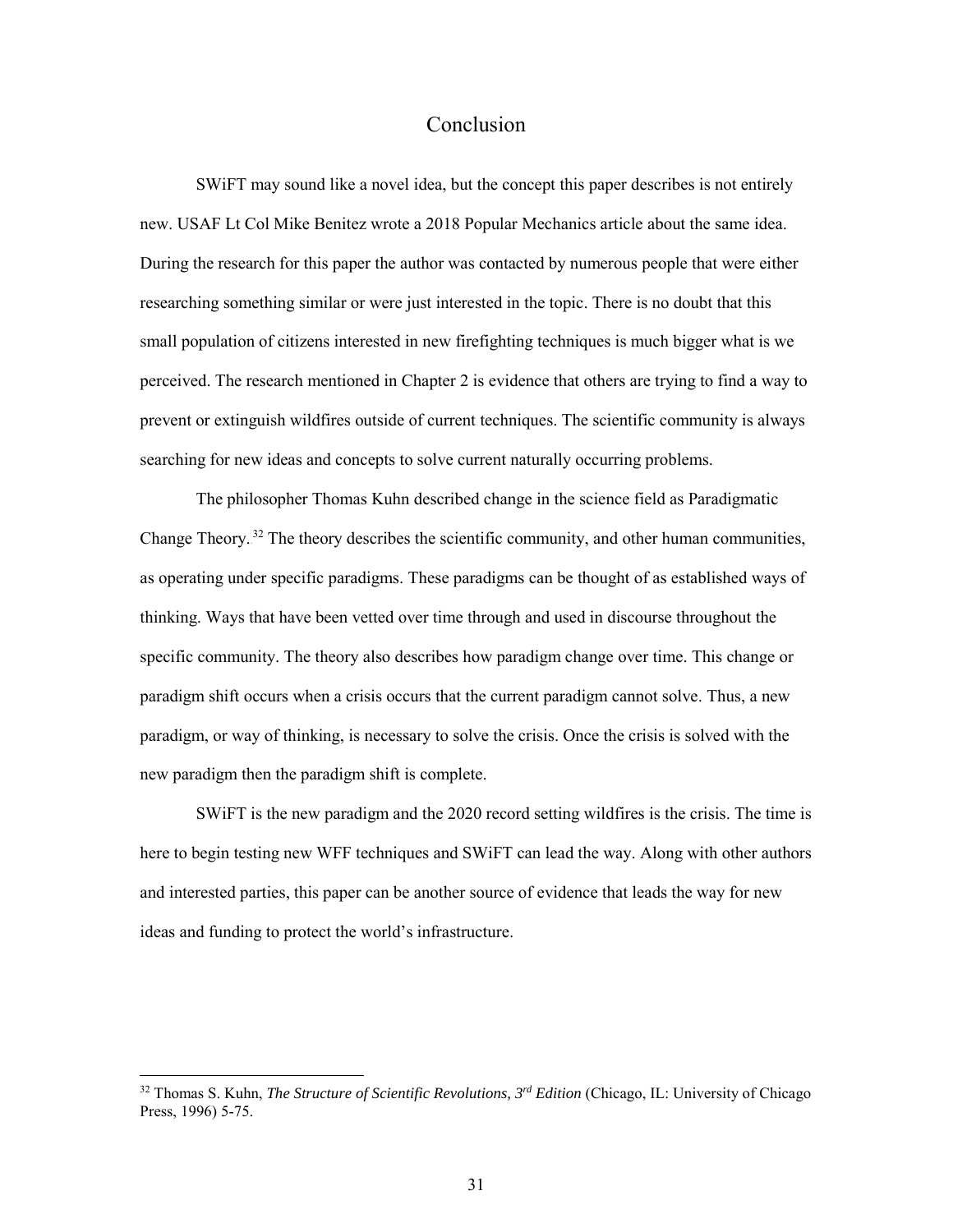### Bibliography

- <span id="page-39-0"></span>Bowden, Mark. "The Desert One Debacle." *The Atlantic*, May 2006. Accessed 21 August 2020. https://www.theatlantic.com/magazine/archive/2006/05/the-desert-one-debacle/304803/.
- Cenciotti, Dave. "Watch a Gripen Jet Drop a GBU-12 Bomb to Stop a Forest Fire Raging Near a Military Range in Sweden." *Business Insider*, July 25, 2018 Accessed 17 August 2020. https://www.businessinsider.com/watch-a-gripen-jet-drop-a-gbu-12-bomb-to-stop-aforest-fire-in-sweden-2018-7.
- Christensen, Kim. "NIFC 2020 Overview." Virtually presented at the annual meeting for USNORTHCOM WFF AAR, December 15, 2020.
- Educational Video Library. "Sonic Boom Explained How is it Created." March 31, 2017. YouTube video, 0:46. Accessed 19 August 2020. https://www.youtube.com/watch?v=1pf-Is2S1\_Q.
- Focht III, Dean R., and Carol Spicer, RN, and Mary P. Fairchok, MD. "The Efficacy of Duct Tape vs Cryotherapy in the Treatment of Verruca Vuldaris." *JAMA Pediatrics*, October 2002. Accessed 14 August 2020. https://jamanetwork.com/journals/jamapediatrics/article-abstract/203979.
- Geneva International Centre for Humanitarian Demining. "Explosive Weapon Effects." *Geneva: Explosive Weapons Project*, 2015-2016. Accessed 17 August 2020. [https://www.gichd.org/fileadmin/GICHDresources/](https://www.gichd.org/fileadmin/GICHDresources)recdocuments/Explosive\_weapon\_eff ects\_web.pdf.
- Giannuzzi, PM and M.J. Hargather, and G.C. Doig. "Explosive-driven Shock Wave and Vortex Ring Interaction with a Propane Flame." *Shock Waves*, 2016.
- Gibbs, Yvonne. "NASA Armstrong Fact Sheet: Sonic Booms." *NASA*, August 14, 2017. Accessed 19 August 2020.<https://www.nasa.gov/centers/armstrong/news/FactSheets/FS-> 016-DFRC.html.
- Grishin, A.M. "Interaction of Shock Waves with Tree Crowns and the Front of Crown Forest Fires." *Shock* Waves, 1995.
- Hanbury, Shanna. "Game Changer: NASA Data Tool Could Revolutionize Amazon Fire Analysis." *Mongabay*, September 15, 2020. Accessed 30 September 2020. <https://news.mongabay.com/2020/09/game-c>hanger-nasa-data-tool-could-revolutionizeamazon-fire-analysis/.
- Hannam, Peter. "Satellites, Sensors, and Drones Could Put Out Bushfires Within an Hour." *The Sydney Morning Herald*, September 15, 2020. Accessed 30 September 2020. https://www.smh.com.au/national/satellites -sensors-and-drones-could-put-out-bushfireswithin-an-hour-20200914-p55viv.html.

Joint Chiefs of Staff, Special Operations Review Group. May, 1980.

Kahneman, Daniel. *Thinking Fast and* Slow. New York: Farrar, Straus, and Giroux, 2011.